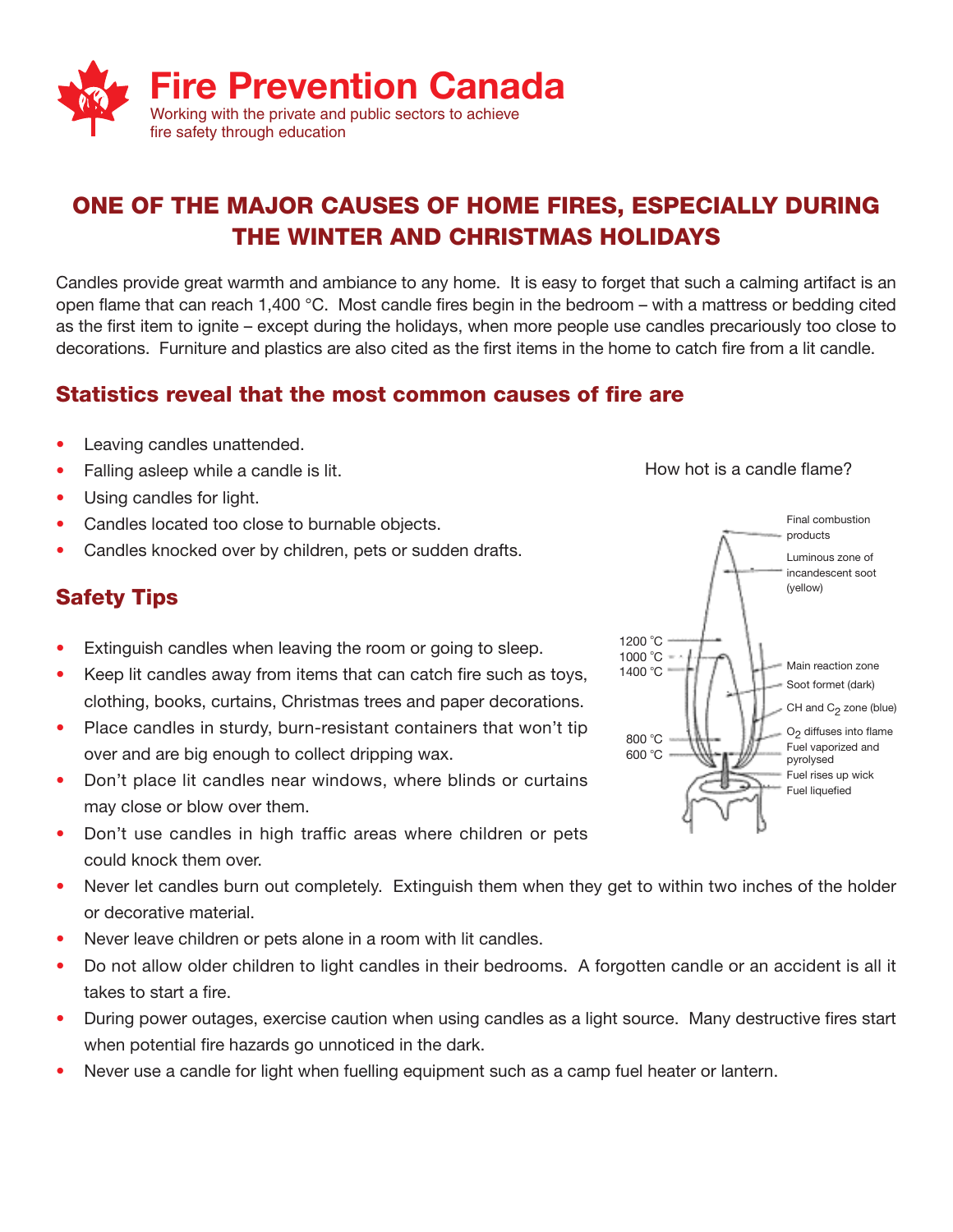# **Safety Tips (Cont'd)**

- Keep candle wicks short at all times. Trim the wick to one-quarter inch (6.4 mm).
- Be wary of buying novelty candles. Avoid candles surrounded by flammable paint, paper, dried flowers, or breakable/meltable containers.
- Extinguish taper and pillar candles when they burn to within two inches of the holder, and container candles before the last half-inch of wax begins to melt.
- When buying or using novelty candles, try to determine if they pose a potential fire hazard (if they contain a combustible component for instance). If they do, or if you suspect that they might, inform your local fire department.
- Use extreme caution when carrying a lit candle, holding it well away from your clothes and any combustibles that may be along your path.

## **The Law**

- There are no legal standards or regulations for candles, including their make, design, safety features, location or use.
- Candles are not tested by a testing agency for safety before they are put on the market for you to buy.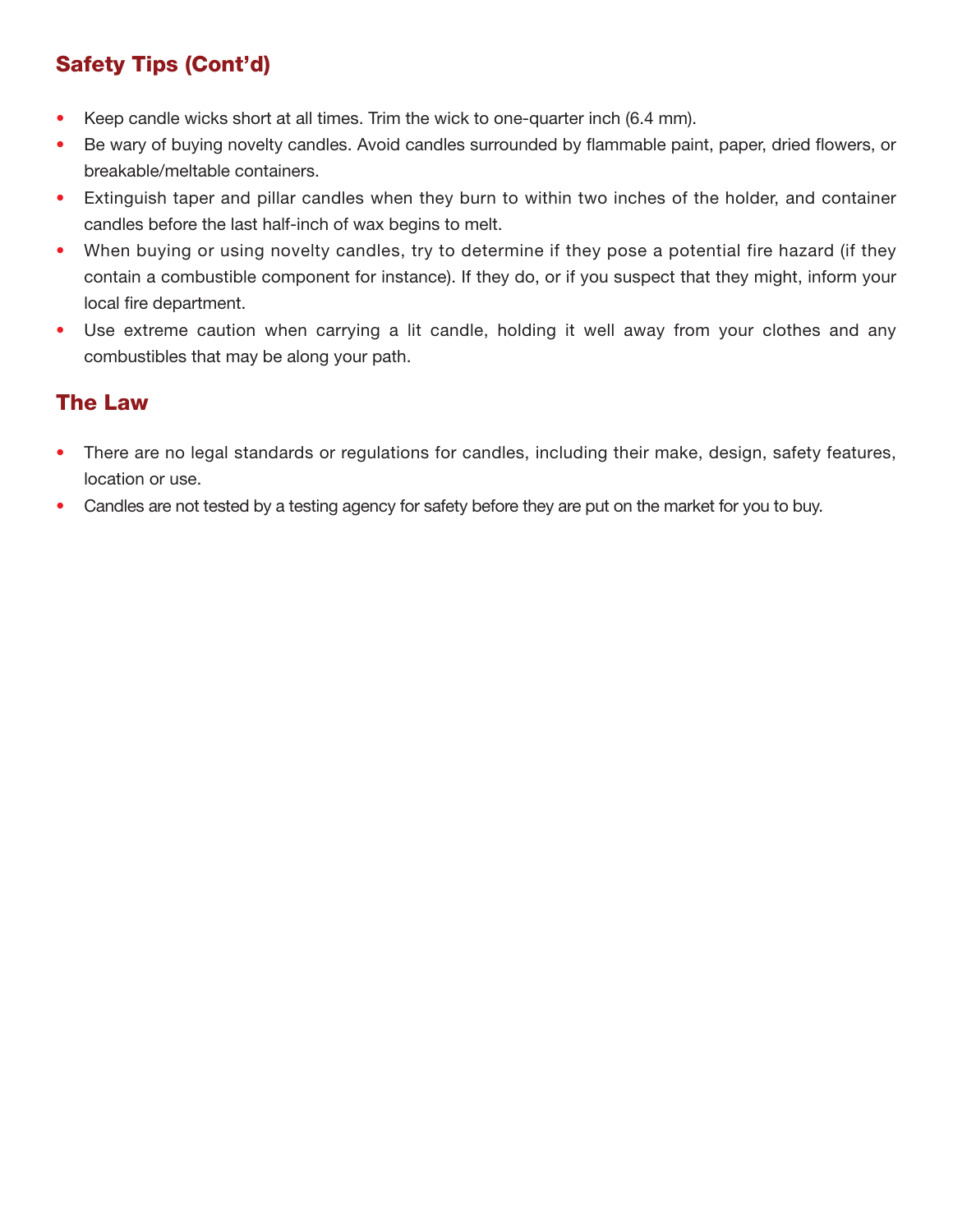

# **FIRE EXTINGUISHERS**

### **Read the instructions on your extinguisher for proper use.**

Create a picture in your mind that will reflect the instructions on the extinguisher: if there's a fire, get everyone outside and ask a member of your family to call the fire department from a neighbour's house. Only then should you permit yourself to fight a small fire. If the fire becomes large, get out. Close doors behind you to slow the spread of the fire.

### **The ABCD's of Portable Fire Extinguishers**

A fire extinguisher is a storage container for an agent like water or chemicals. It is designed to put out a small fire, not a large one. Extinguishers are labelled ABC or D. Ensure you use the right extinguisher for the appropriate type of fire.

- A) **Ordinary Combustibles** Fires started with paper, wood, drapes and upholstery require a Class A type extinguisher.
- B) **Flammable and Combustible Liquids** Fires originating from fuel oil, gasoline, paint, grease in a frying pan, solvents and other flammable liquids require a Class B type extinguisher.
- C) **Electrical Equipment** Fires started with wiring, overheated fuse boxes, conductors, and other electrical sources require a Class C type extinguisher.
- D) **Metals** Certain metals such as magnesium and sodium require a special dry powder Class D type extinguisher.

A multi-purpose dry chemical labelled ABC puts out most types of fires: wood, paper, cloth, flammable liquids and electrical fires. If you intend to buy more than one, you may want to purchase a BC for the kitchen, an A for the living room and an ABC for the basement and garage.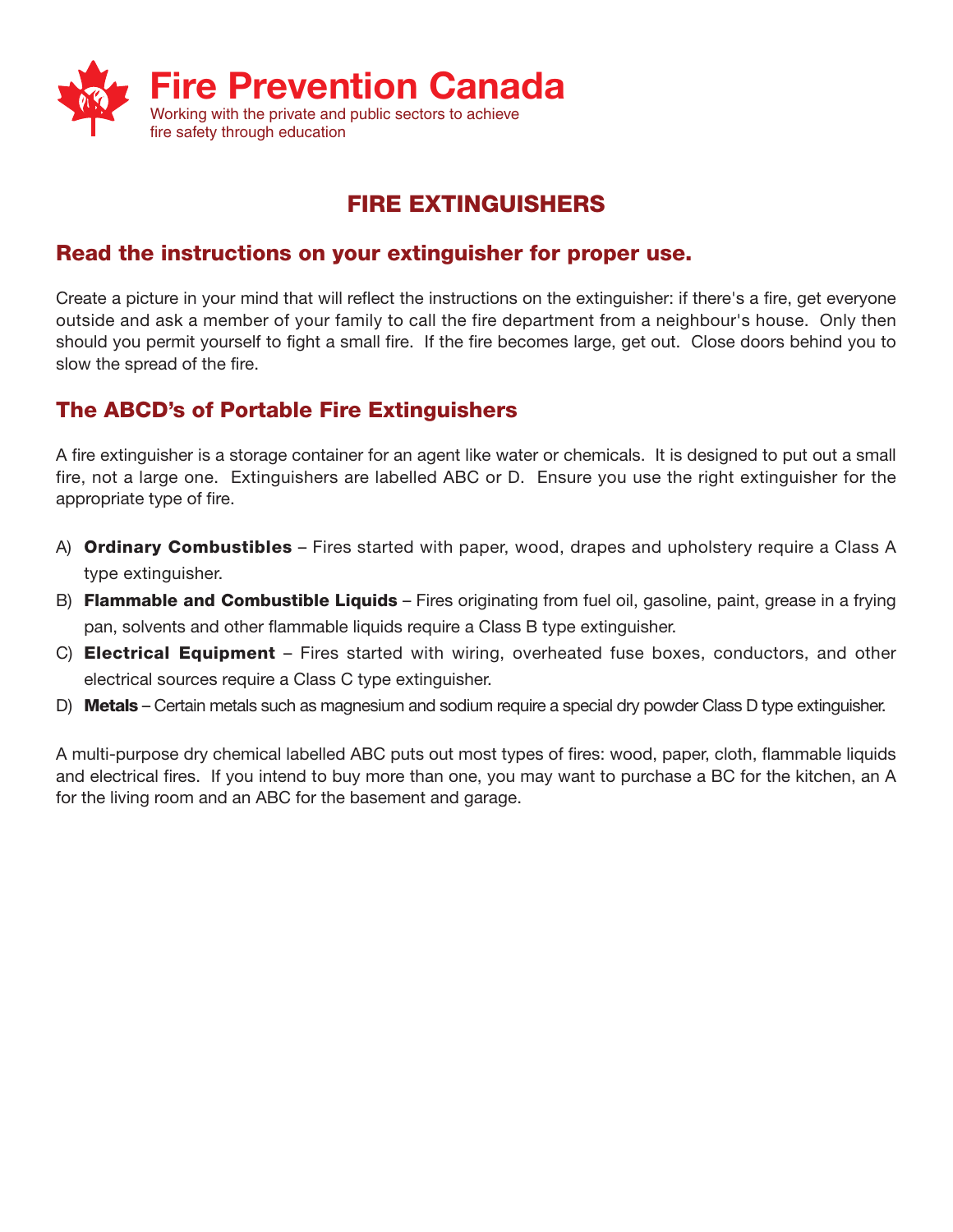## **Buying and Maintaining an Extinguisher**

- 1. Extinguishers come in a dry chemical, foam, carbon dioxide, water, or Halon form. Whatever type you buy, it should be labelled by a nationally recognized testing laboratory.
- 2. The higher the number rating on the extinguisher, the more fire it puts out. High rated extinguishers are often (not always) the heavier models. Ensure you can hold and operate the one you buy comfortably.
- 3. Ask your dealer how to have your extinguisher serviced and inspected. Recharge it after ANY use. A partially used extinguisher might as well be empty.
- 4. Extinguishers should be installed near an escape route and away from potential fire hazards.

## **Learn How to PASS**

- 1. **Pull** the pin. Some units require the releasing of a lock latch, pressing a puncture lever, inversion or other motion.
- 2. **Aim** the extinguisher nozzle (horn) at the base of the fire.
- 3. **Squeeze** or press the handle.
- 4. **Sweep** from side-to-side at the base of the fire and discharge the contents of the extinguisher.

*Foam and water extinguishers require slightly different use. Read the instructions.*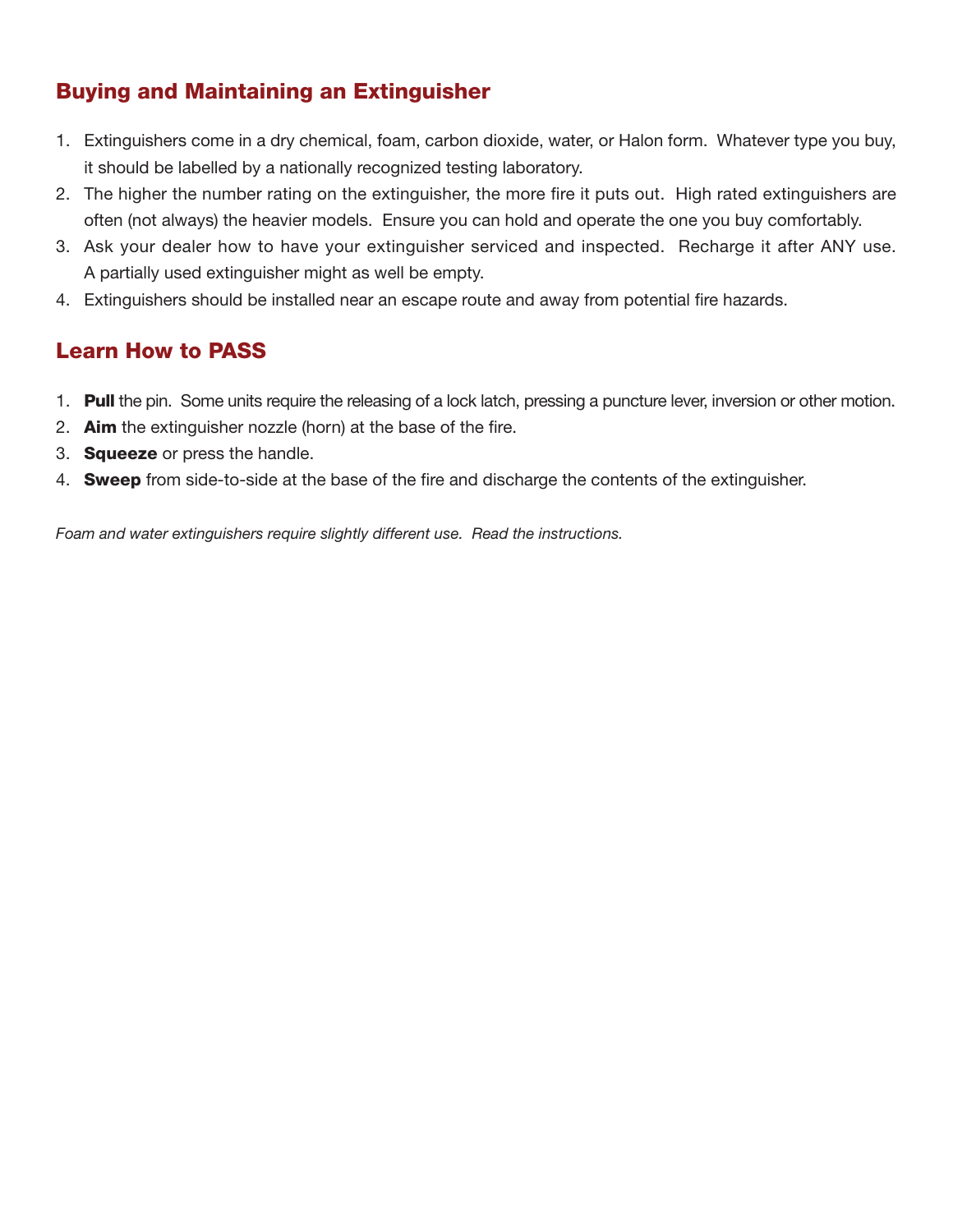

# **COOKING OIL AND GREASE FIRES ARE A MAJOR CAUSE OF RESIDENTIAL FIRES IN CANADA**

Kitchen fires due to cooking oil or grease igniting into flames cause the fastest-spreading and most destructive type of residential fire. When cooking with grease or oil, it is extremely important that you plan ahead so that you will know how to react fast to fire. Here are some tips:

## **Deep Frying**

• The safest way to deep fry foods such as chicken or fries is to use a thermostatically-controlled electric skillet or a deep fat fryer.

### **Pan Frying**

- Keep a pan lid or cookie sheet handy in case grease or oil catches fire. The lid or cookie sheet should be slid over the top of the pan to smother the fire.
- Never attempt to move a flaming pot or pan away from the stove. The movement can fan the flames and so spread the fire. The pan will also likely be very hot, causing you to drop it. In either case, you are placing yourself at great risk. Your immediate action should be to smother the fire by sliding a lid or flat cookie sheet over the pan. Afterwards, turn off the heat and exhaust the fan, allowing the pan time to cool. Most importantly, react fast, because grease fires spread very quickly.

### **Oven Cooking**

- Keep your oven clean. Grease and food splatters can ignite at high temperatures.
- Ensure that you wear oven mitts when removing cooking containers to avoid serious burns.
- Follow the cooking instructions for the recipe and the product you are using.
- Broiling is a popular method of cooking. When you use your broiler, place the rack 5 to 8 cm (two to three inches) from the broiler element. Always place a drip pan beneath the broiler rack to catch the fat drippings. Never use aluminum foil for this purpose because the fat accumulated on the foil could catch fire or spill over.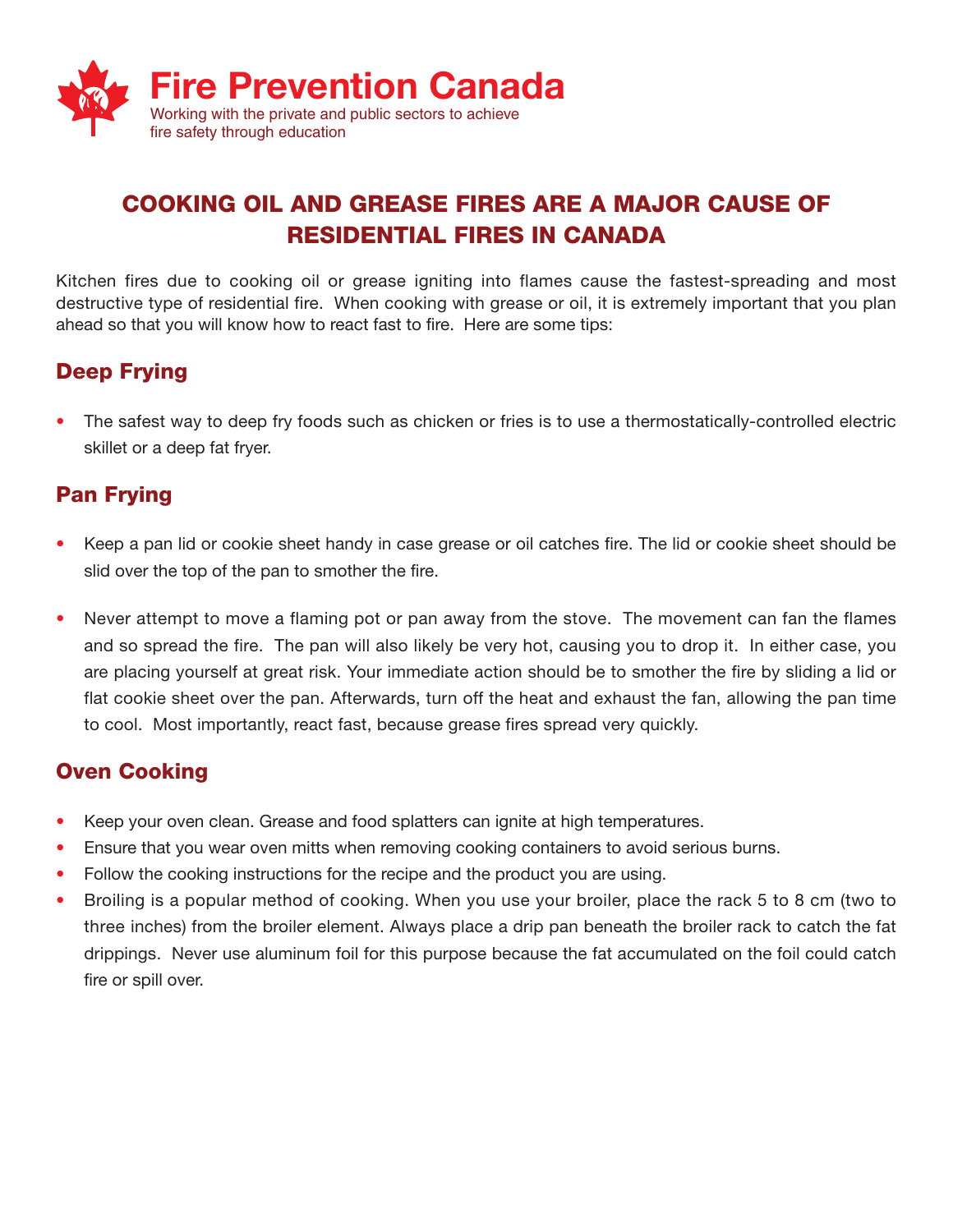### **Microwave Cooking**

Microwave ovens are a marvellous time-saving tool, but there are three characteristics of microwave cooking you should be cognisant of:

- The heat is reflected by the metal interior.
- Heat can pass through glass, plastic and other materials.
- Heat is absorbed by the food.

**Foods, like those in high-fat or sugar, can heat very rapidly** but feel cool to the touch. Pastry fillings can be very hot, but the crust cooler. Milk in baby bottles could be boiling, but the bottle itself not very hot to the touch. Use caution at all times.

**Do not use tin foil or any other metal objects in the microwave.** If a fire occurs, keep the door closed and unplug the unit. Call a qualified maintenance technician to ensure the microwave is in proper working order before using it again.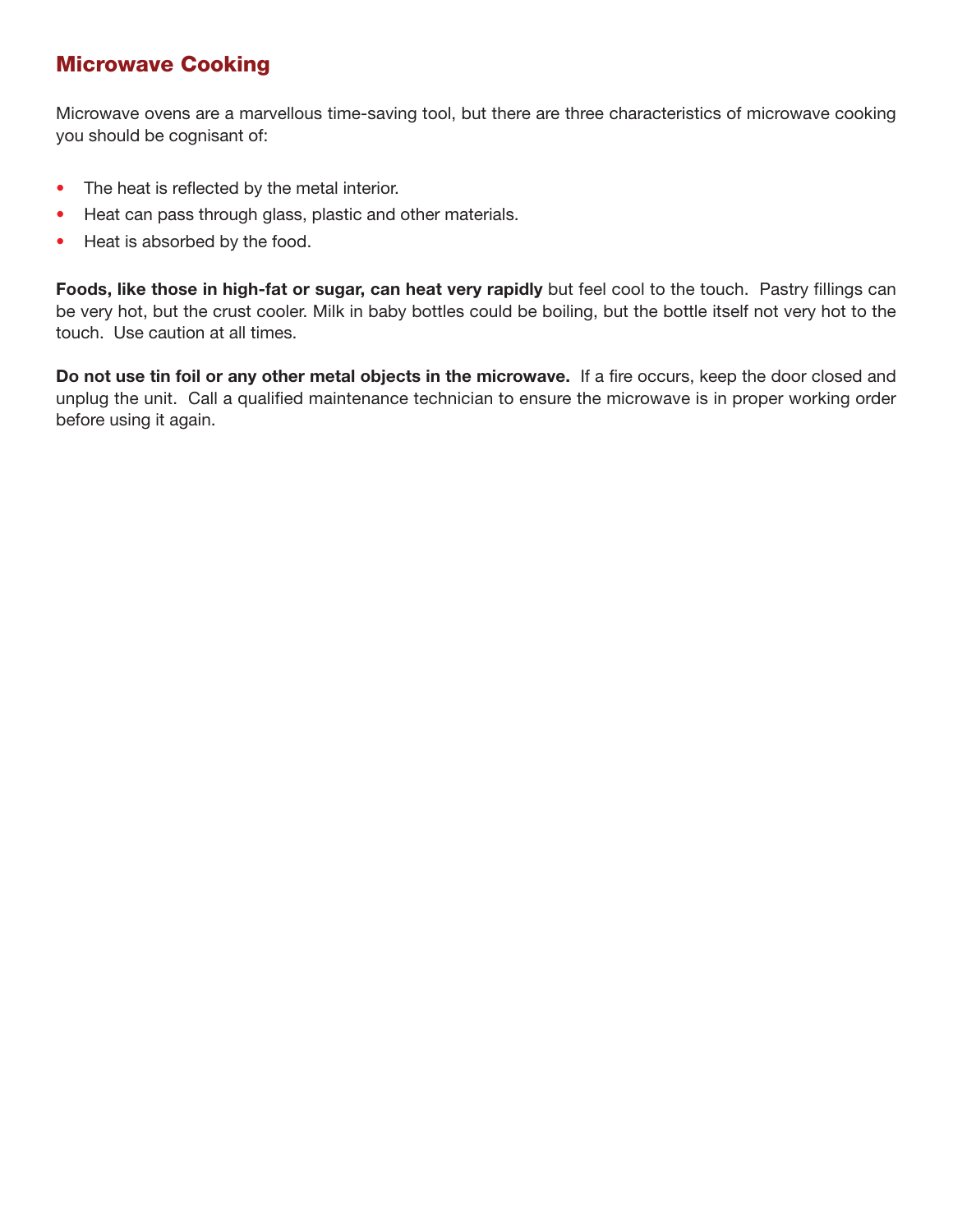

# **FIRE ESCAPE PLAN**

# **At Work**

## **Do you know**

- Your Fire Department's emergency number?
- Your fire escape plan?
- Your designated meeting place in the event of a fire?
- Who your floor fire emergency officer is?
- The location of the nearest fire extinguisher?
- The location of the nearest fire alarm station?
- The location of the nearest two exits?
- Who needs assistance in the event of an emergency

# **If you don't know, find out now!**

- Mobility-impaired? Have you informed your floor fire emergency officer?
- Read the posted fire emergency instructions.
- Report all fire hazards.
- When the fire alarm sounds, notify the Fire Department.

# **At Home**

Statistics reveal that 78 percent of deaths from fire occur in the home, with most of the fatalities taking place between 2 am and 4 am, while occupants are asleep. That is why it is critical to develop an escape plan, because one needs to react quickly since with a fire:

- The smoke is black and very thick, making it impossible to see.
- There is no time for indecision; an entire home can be engulfed within five minutes.
- Most people are killed by smoke inhalation, not the flame of the fire.
- The heat of the fire is extremely intense and can kill you instantly.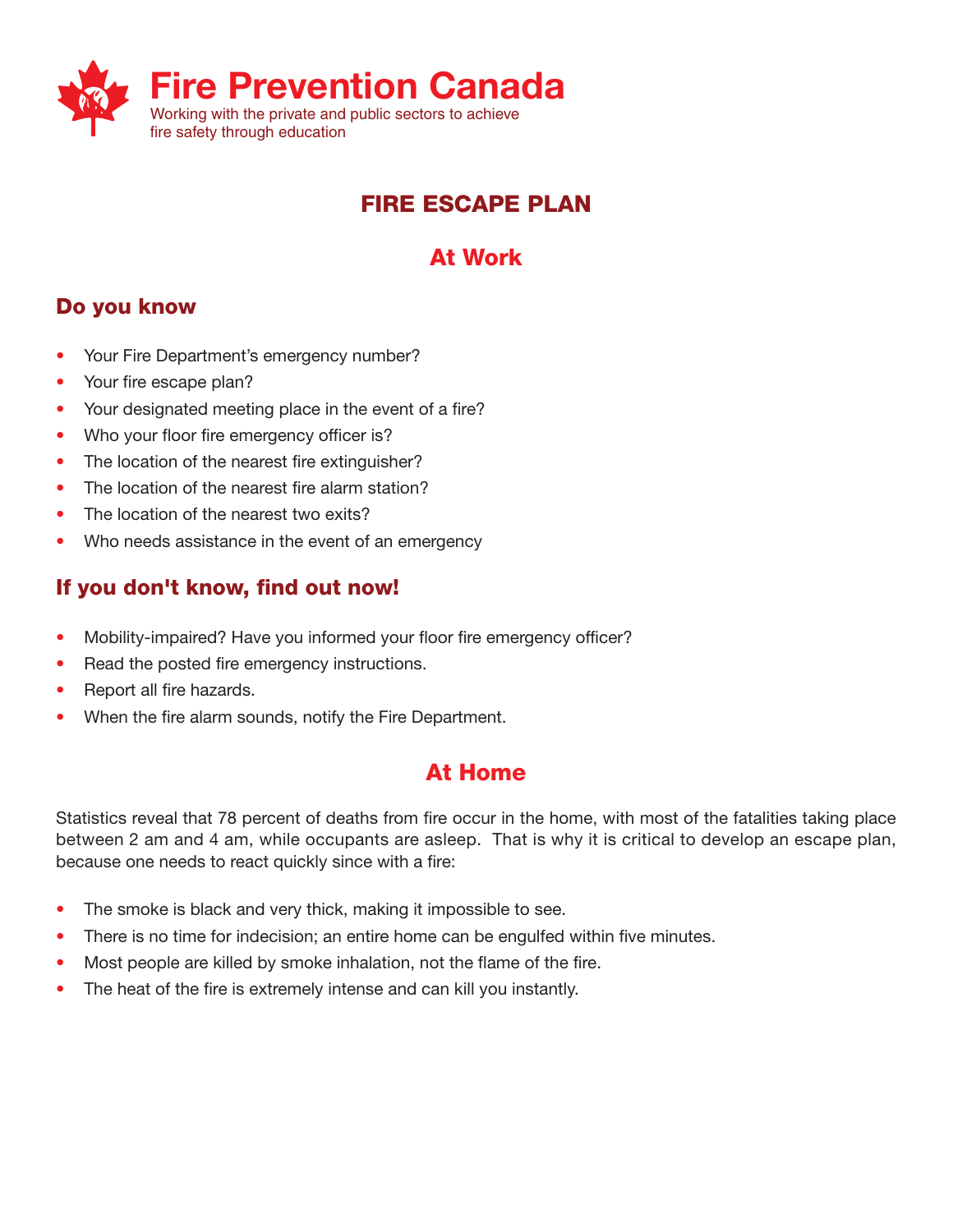# **Develop and Practice a Fire Escape Plan**

- Install smoke alarms on every level. Keep smoke alarms clean and dust-free, checking them monthly. Replace batteries yearly and alarms every 10 years.
- In order to be able to react quickly to fire, draw a floor plan of your home showing all possible exits from each room.
- Where possible, plan two exits: a main route and an alternate route from each room.
- Since the majority of fire deaths occur while you are sleeping, you should practice your plan at night as well, getting down on your hands and knees with a flashlight while crawling to safety. Heavy smoke impairs breathing, which is why staying close to the floor increases chances of escape.
- Make certain that everyone understands that if they hear the smoke alarm, or someone shouting "FIRE", they should immediately evacuate the home.
- Designate a meeting place outside your home in the event of a fire.
- Small children unable to escape should be taught to open their windows and wave an article of clothing to attract attention. Instruct them to wait at the window until someone comes and to never hide from the fire. Discuss with a fire department official whether an escape ladder would be appropriate to install.
- Sleep with doors closed. If children are frightened, parents can close doors after the children fall asleep and use a room monitor to hear them during the night.
- If awakened by a smoke alarm or a fire, instruct family members to feel the door for heat and check air at the bottom. If you don't smell smoke and the air is cool, kneel and open the door slowly, turning your face away from the opening. If smoke is present or the door is hot, use another exit.
- Purchase an A-B-C fire extinguisher, whose rating is based on the fuel: 'A' originates from a wood or paper fire, 'B' is caused by flammable liquids and 'C' is an electrical fire. Learn how to use this fire extinguisher by remembering the acronym PASS. Pull the pin, Aim the extinguisher, Squeeze or press the handle and Sweep side-to-side at the base of the fire.
- If you live in an apartment building, develop your escape plan taking into account fire escape procedures provided by building management.
- Make sure your babysitter understands your fire escape plan.
- Practice Your Escape Plan: regular practice is essential so that every family member knows what to do and will be able to react quickly.
- If anyone in your home is unable to evacuate without assistance, assign someone to assist them.
- Ensure that everyone in your home knows not to re-enter.
- Call the Fire Department from a neighbour's home.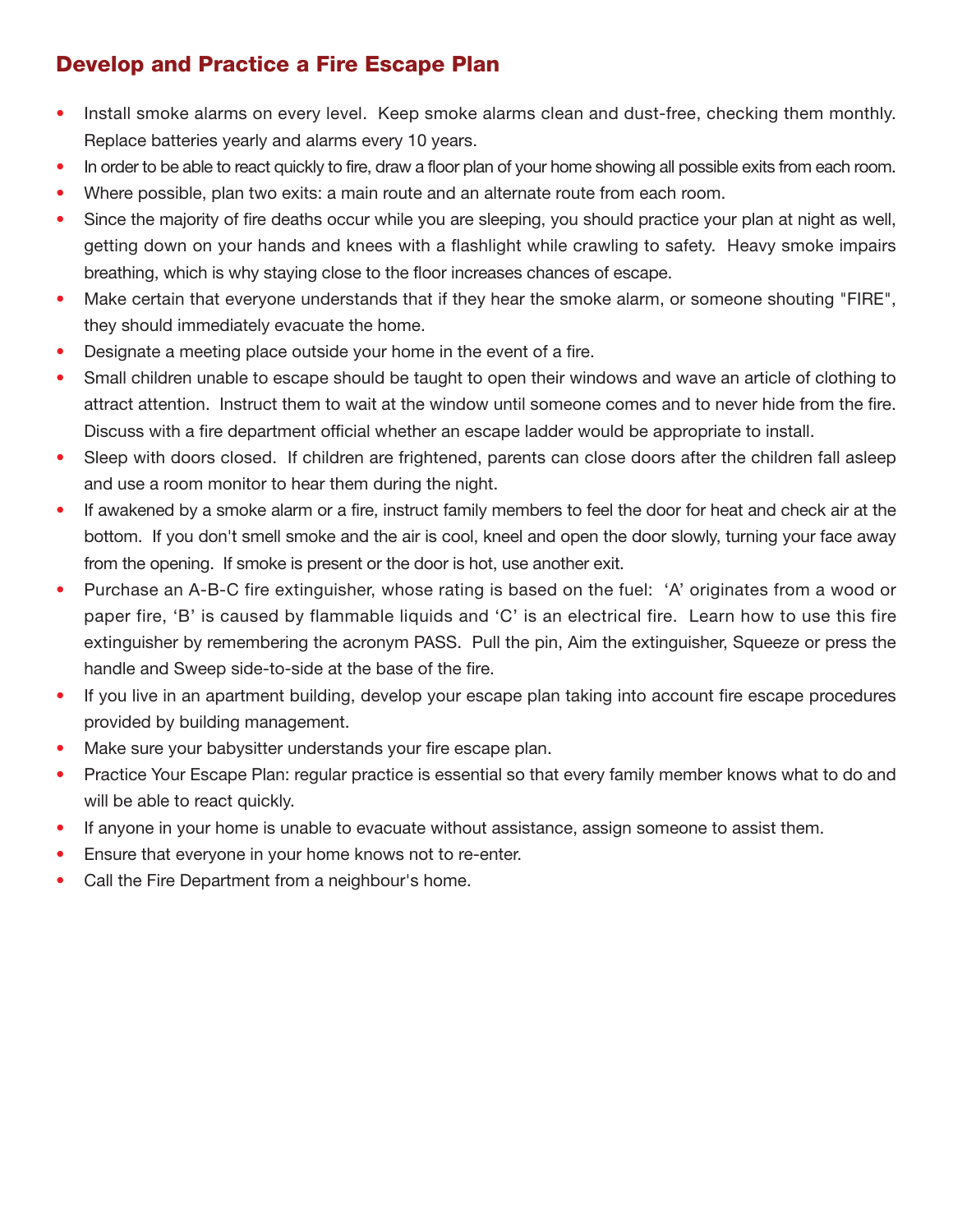

# **SAFETY TIPS FOR THE HOME**

# **Kitchen**

- Avoid loose long sleeves when cooking.
- Check kettles and toasters for damaged electrical cords and thermostats.
- Use appliances that have an automatic shut-off.
- Keep a timer handy to remind you when the oven and burners should be switched off.
- If you take medication that causes drowsiness, do not use cooking appliances.
- Use a temperature-controlled electric skillet or deep-fryer for frying.
- Never leave your cooking unattended.
- Use appropriate cooking appliances and keep them clean.
- Keep a pot cover nearby to "put a lid on it" in the event of a fire.

## **Living Room**

- Fireplace: always use a fire screen, ensuring it is the appropriate size for the fireplace opening.
- Do not overload electrical outlets or use extension cords in the place of additional outlets.
- Smokers should check furniture for fallen cigarettes or embers, which can smoulder undetected for hours before bursting into flames.
- Ensure careful use of smoking materials and extinguish in water before disposal.
- Never leave cigarettes in an ashtray unattended.
- Use ashtrays with a double rim and deep centre.
- Keep matches, lighters and lit candles out of the reach of children.
- Never leave lit candles unattended.

### **Bedroom**

- Install at least one smoke alarm outside each sleeping area. For improved safety, install a smoke alarm in every bedroom.
- Check electrical appliances regularly: electric blankets, heating pads, curling irons, radios, televisions, irons.
- Bedrooms should be non-smoking areas.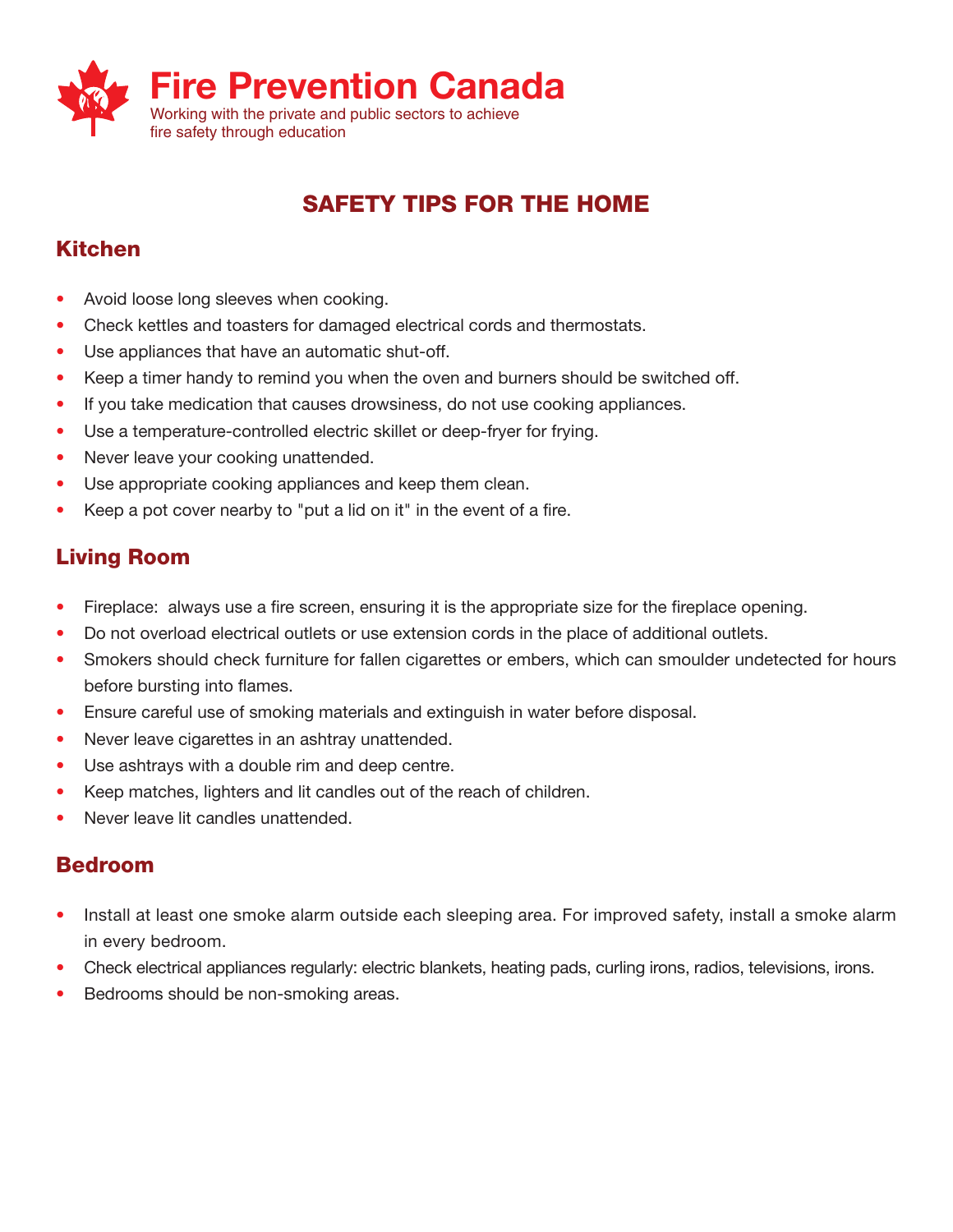## **Basement and Attic**

- Remove all combustible and flammable materials from the basement and attic.
- Store gasoline in well-ventilated areas.
- Do not store propane indoors.
- Use only approved containers to store and transport gasoline.
- Have a thorough yearly maintenance check of the furnace carried out by a professional.
- When replacing an old furnace, consult a professional to determine the most safe, economical and efficient system for your home.
- Chimneys should be cleaned at least once a year.

## **Garage and Workshop**

- Flammable materials thinners, gasoline, paints, industrial cleaners should be stored neatly in approved containers and away from possible ignitable sources.
- Do not smoke, or leave matches or lighters in the garage or workshop.
- Install and know how to properly use the appropriate fire extinguisher for the garage/workshop.
- Keep the area clean. Remove garbage, paper products, oily rags and wood shavings regularly.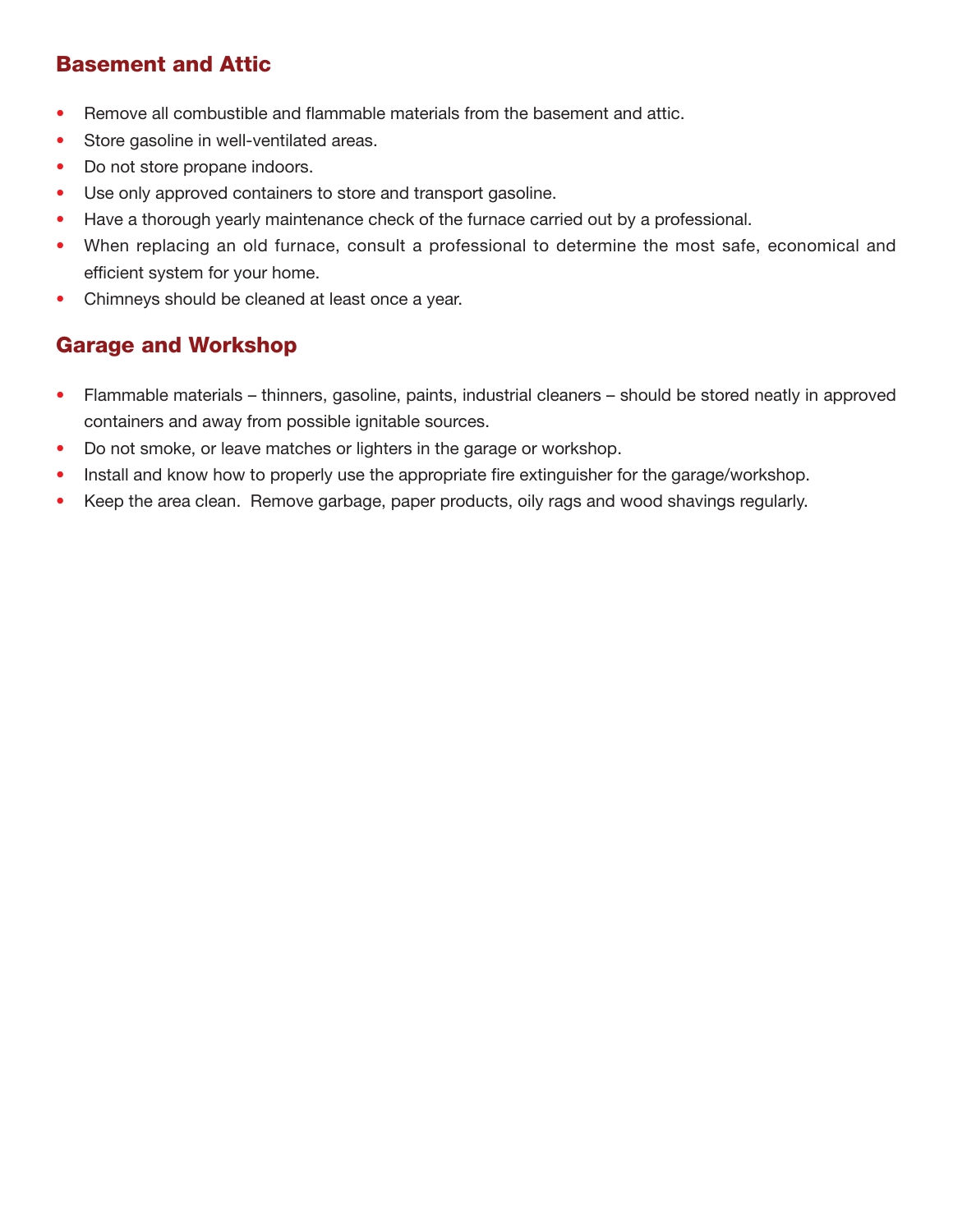

# **SMOKE KILLS**

Hundreds of people die in residential fires in Canada every year. In many fires that have been extinguished in their early stages, people have been found dead of smoke inhalation without having suffered burns. It has been conservatively estimated that many of these lives could have been saved by the installation of properly functioning smoke alarms. Although these devices are no substitute for carefully planned fire prevention measures, they are invaluable to providing an early warning when fire strikes.

**Smoke is the cause of the majority of fire-related deaths.** Hot flames are low on the list of killers during a fire. A smouldering fire may go undetected for hours, especially while people are asleep. In addition to deadly carbon monoxide, smoke carries poisons such as hydrogen cyanide and irritants such as formaldehyde and acetic acid. Added to this lethal potion are other toxic substances that come from the burning of synthetic materials commonly found in the home, especially those emitted from plastics and foams. Oxides of nitrogen, sulphur dioxide and ammonia are just a few examples. These agents can have a lethal effect before a sleeper is even disturbed; especially when one considers that the fire itself consumes life-sustaining oxygen.

Normally, air is made-up of about 21 percent oxygen. When it falls below the 17 percent level, thinking and coordination become difficult. Below 16 percent, a person's behaviour turns irrational, hindering escape efforts. Breathing becomes impossible when oxygen levels fall below 6 percent.

**Super-heated air and gases rise quickly and produce what is known as a "hot" fire.** Temperatures above 370°C (700°F) are common in a "hot" fire. At such high temperatures, unconsciousness and death can occur within minutes. Bedrooms located in the upper floors of residences are frequently subjected to these conditions in the advanced stages of a fire.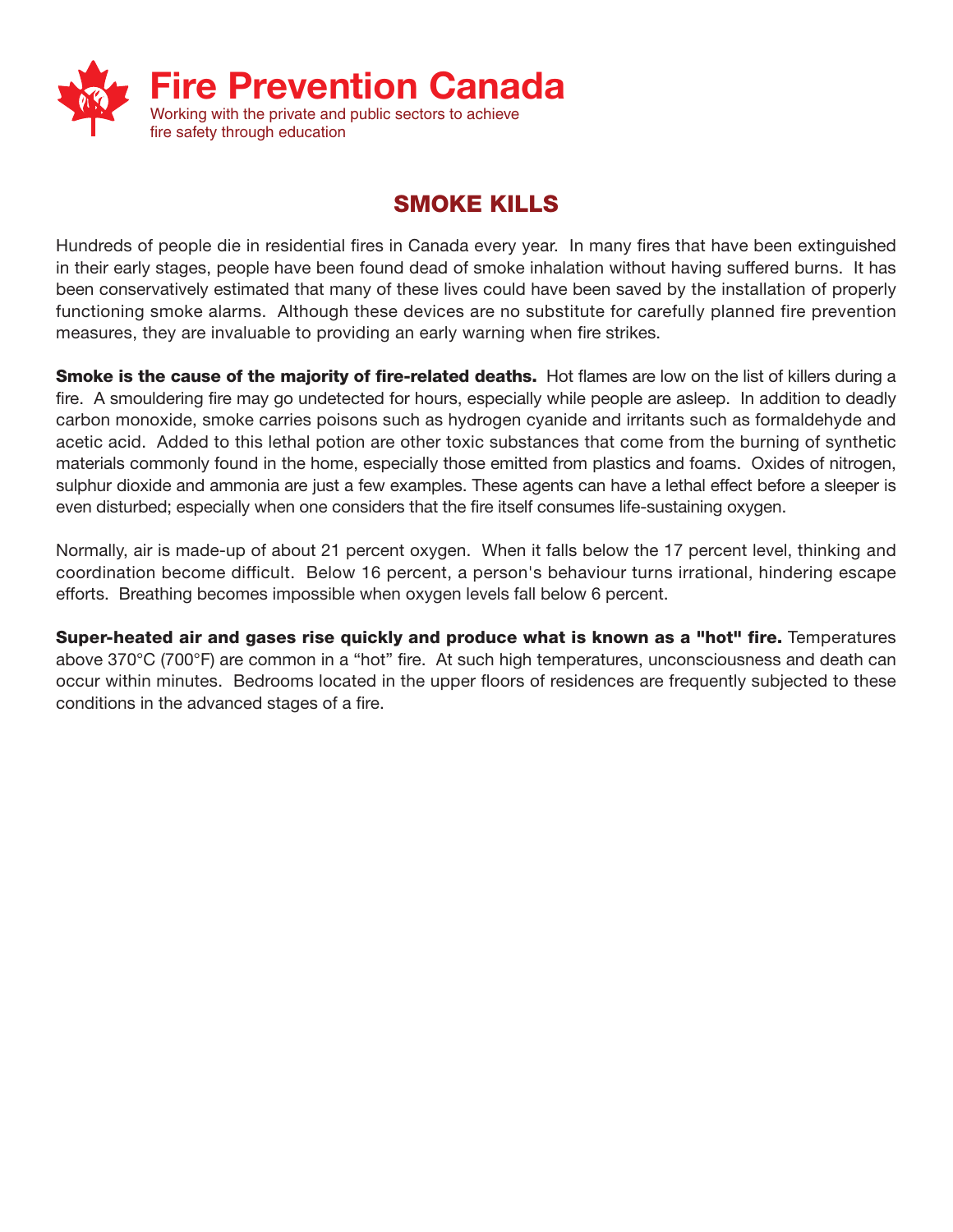

# **LOCATION, INSTALLATION, TESTING AND CLEANING**

### **Locating/Installing Smoke Alarms**

- Read and follow the manufacturer's instructions carefully.
- For best performance, an alarm should be mounted on the ceiling in or near the centre of the room, hall or stairway, and at the head of each stairway leading to an occupied area.
- Optimum location for wall mounts is at least 15 cm (6 inches) from the ceiling but not more than 30 cm (19 inches) from it.
- Avoid installing where the temperature is less than  $5^{\circ}C$  (41 $^{\circ}F$ ) or exceeds 48 $^{\circ}C$  (119 $^{\circ}F$ ).
- Keep alarms away from doors and windows.
- Never locate an alarm in front of an air register, fans or vents.
- Keep alarms at least 60 cm (2 feet) from any corner.
- Don't recess an alarm.
- Smoke alarms in rooms with ceiling slopes greater than 30 cm (one foot) rise per 2.4 m (eight feet) horizontally should be located on the high side of the room.
- Avoid locating an alarm at the peak of an "A" frame type ceiling.
- Never paint a smoke alarm.
- Keep alarms 60 to 90 cm (two to three feet) away from light fixtures.

When having an alarm connected into the electrical wiring system of a house you should:

- Use a qualified electrical contractor.
- Never install the alarm in the electrical circuit except at the main panel. Alarms must also never be installed in a circuit connected to an on/off switch.
- Check the alarm when installation is complete.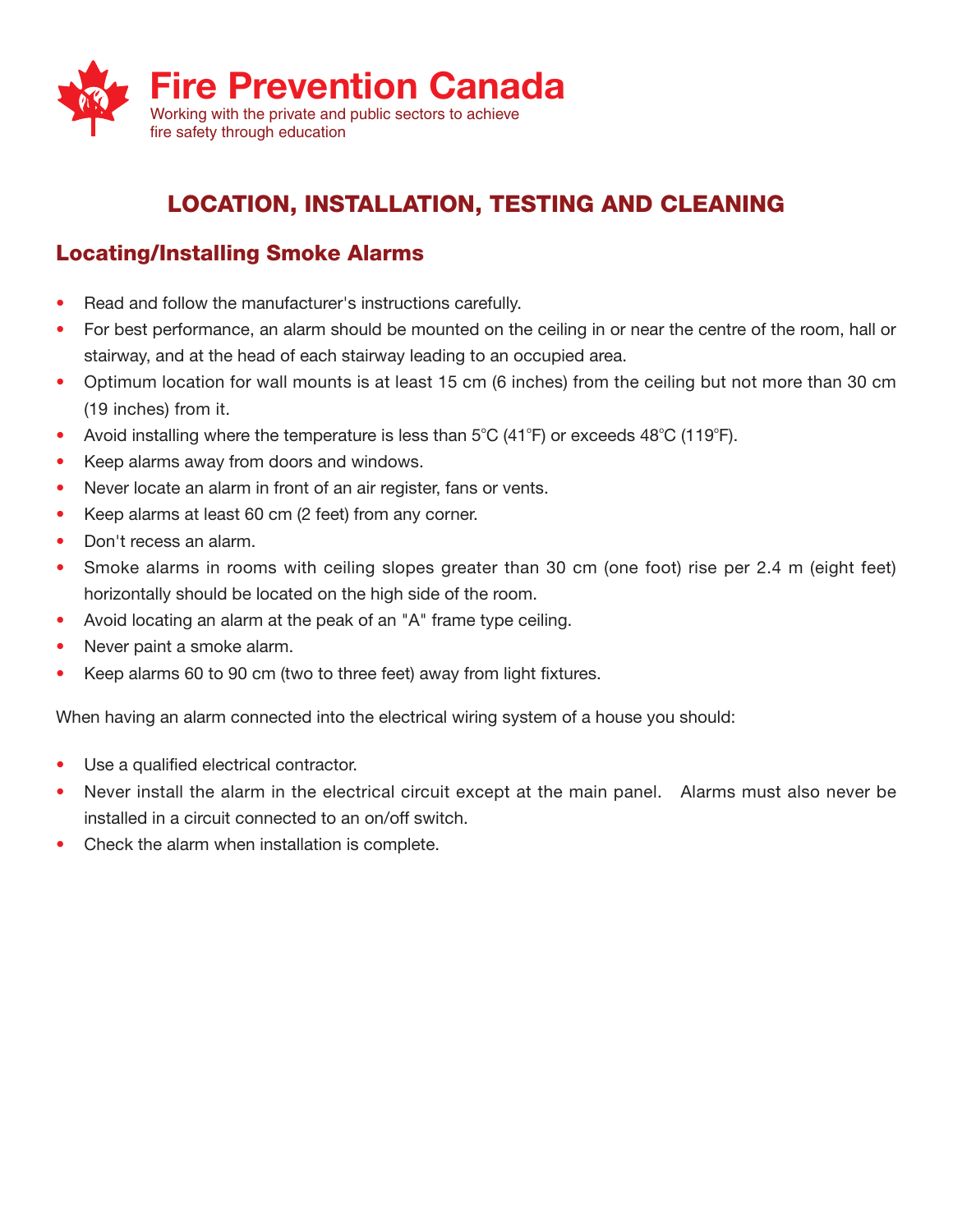## **Mark your calendar: Testing & Cleaning**

Test your smoke alarm monthly and clean it every 6 months. Mark it on your calendar so that you don't forget. Things to remember when testing your smoke alarm:

- Ensure that power is being transmitted to the alarm and that it will activate in the presence of smoke.
- Test your smoke alarm by pressing the test button.
- Even alarms with a pilot light that indicate power is being transmitted, should be tested regularly.
- Battery-operated smoke alarms will warn you when batteries need replacing. Despite this, make it a habit to change the batteries yearly.
- When you've been away from home for a few days, check your alarm on your return to ensure it is working properly.
- Remember, your smoke alarm can't protect you if the batteries have been removed or a plug has been disconnected.
- The lifespan of a typical smoke alarm is about 10 years, but some models last as little as 5 years.
- To clean the alarm, open the cover and gently vacuum the interior of it. Frequently, the alarm will sound while the unit is being cleaned.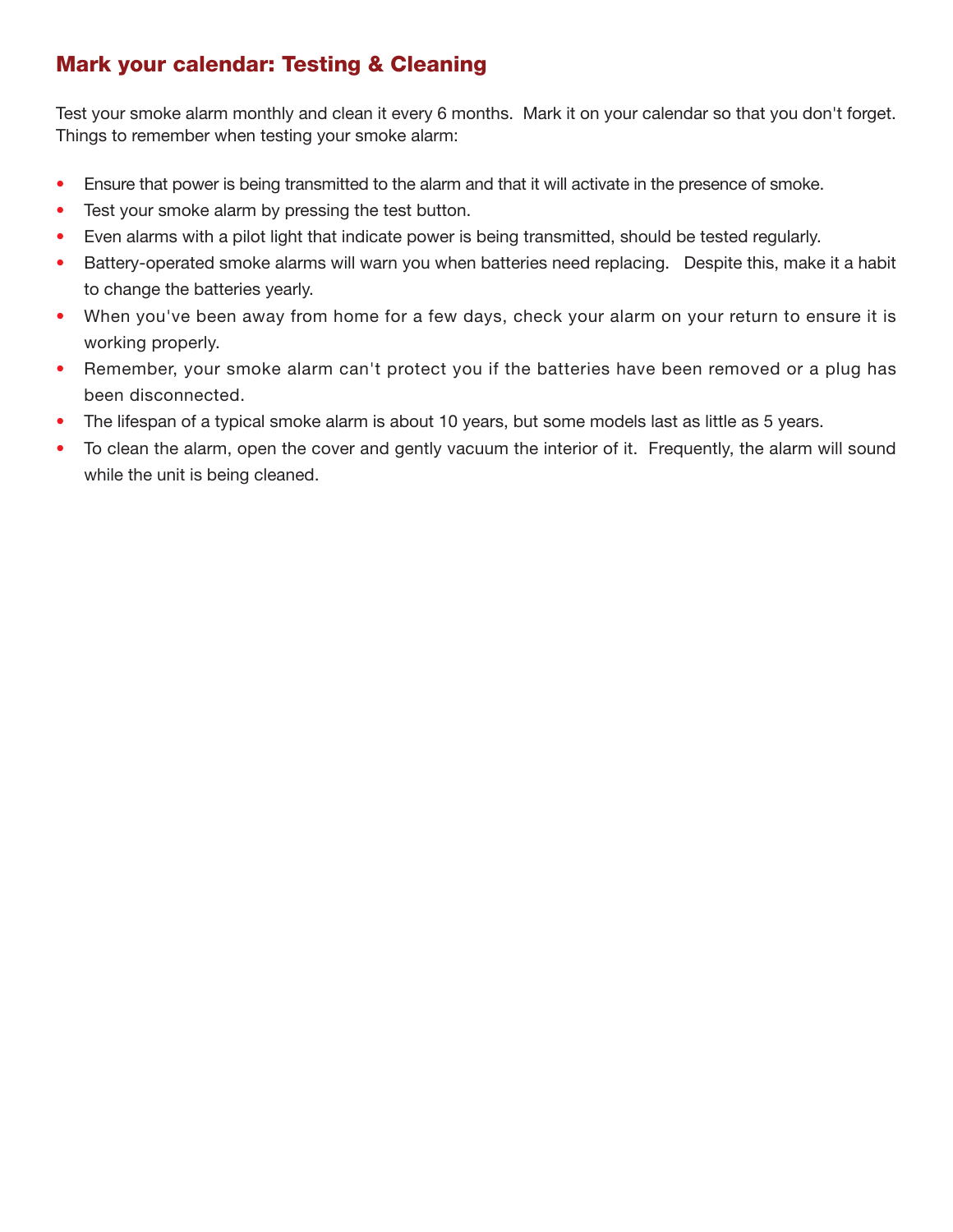

# **SAFETY TIPS FOR THE OFFICE**

An office fire can be devastating, resulting in the loss of life, business interruption or permanent closure, jobs, property and information. Offices are loaded with combustibles: carpeting, draperies, papers, books, wood and upholstered furniture, plastic laminate, vinyl-fabric-covered furniture, wood panelling, as well as electrically powered toasters, microwave ovens, kettles, computers and other appliances. Combine these with the human element and the stage is set for a potentially devastating fire.

- Keep the combustible load carpeting, upholstered furniture to a minimum.
- Keep exits clear of combustibles e.g. discarded paper and empty cartons.
- In designated areas where smoking is permitted, provide the proper disposal of smoking materials, like an outdoor cigarette receptacle.
- Provide adequate clearance and circulation of air between combustible material and hot surfaces or heat sources such as copy machines, word processors and computers.
- Unplug electrical appliances coffee makers, space heaters and hot plates when not in use.
- Restrict and monitor the use of heaters and hot plates.
- To ensure they meet code requirements, all electrical distribution systems should be checked by a professional/certified electrician.
- Perform regularly scheduled and recorded maintenance of electrical equipment.
- Prevent access to the office by unauthorized personnel.
- Keep flammables properly stored and secured.
- Provide adequate security: exterior/interior lighting, intrusion alarms, guard service, well-secured access openings.
- Provide automatic sprinkler protection and/or heat, smoke and fire alarm systems. Adequate sprinkler coverage is the key to providing the most effective fire protection in buildings.
- Strategically locate the portable fire extinguishers suitable for particular fire hazards, and train key employees on their proper operation.
- Establish an 'Emergency Team' and train each member on how to respond to fire emergencies.
- Develop a fire emergency evacuation plan and conduct at least two fire drills per year in order to familiarize office personnel on how to respond to fire emergencies.
- Obtain assistance from your local fire department on fire prevention, use of fire extinguishers, inspections and emergency response procedures.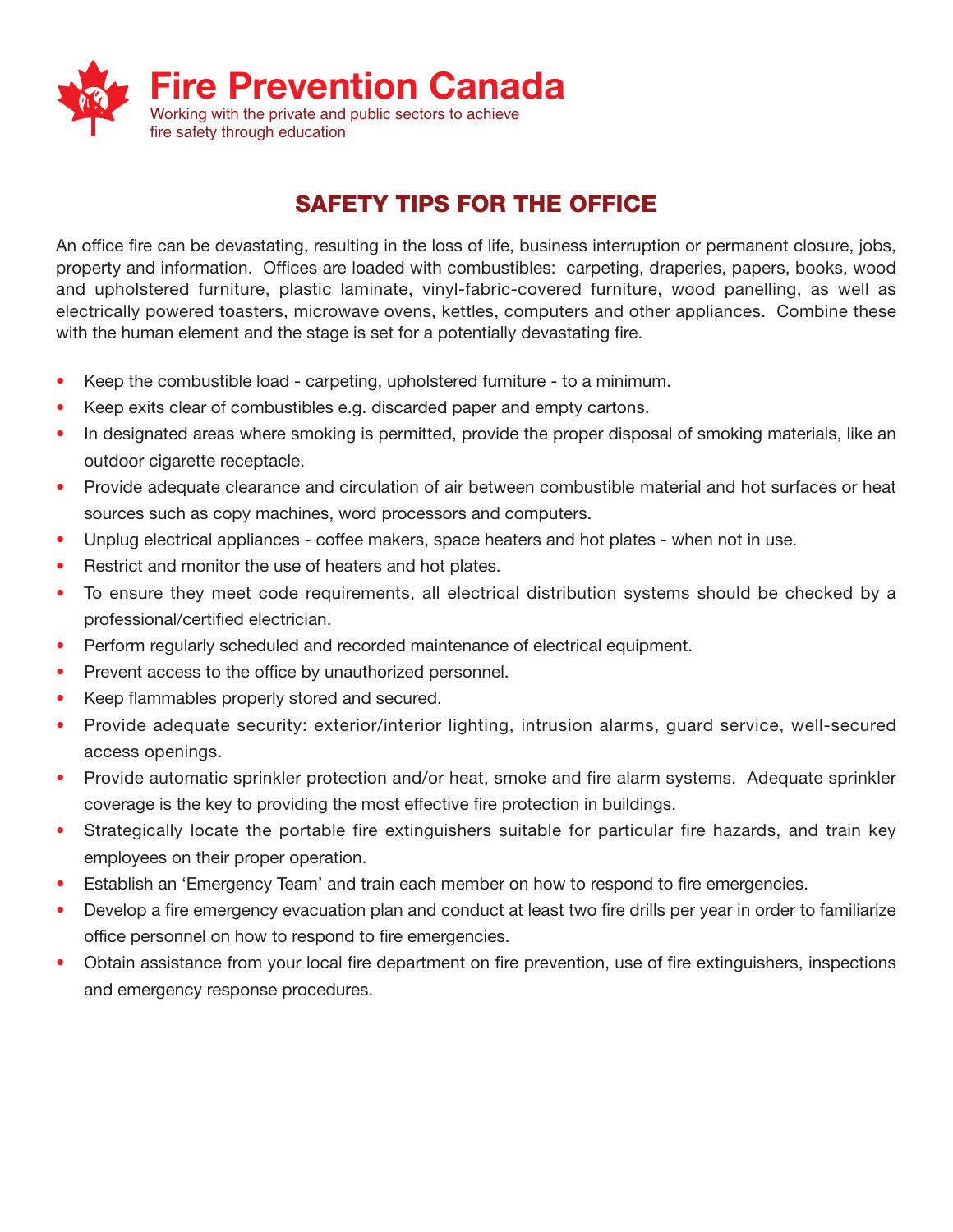

# **FARM SAFETY**

# **Life Saving Tips**

- Install smoke alarms inside and outside all bedrooms and in all principal buildings.
- Install the appropriate fire extinguishers in key areas.
- Work with the local fire department to develop and practice a fire escape plan with family and employees, and determine a meeting place.
- Identify who may require special assistance (the elderly and handicapped).
- Make sure buildings are well-spaced.
- Keep cistern and stock pond relatively full and provide clear access to water source.
- Ensure that appropriate fire protection equipment is accessible.

## **Checklist**

- Keep fire department numbers posted on all telephones.
- Ensure all electrical wiring is inspected and up to code.
- Ensure all electrical equipment has a nationally recognized testing agency certification.
- Replace worn wiring and use only 15 amp fuses unless otherwise specified.
- Remove wiring and lighting from wet areas.
- Inspect and maintain fire extinguishers regularly.

# **Machinery / Equipment – Keep it Clean, Safe and Inspected**

- Before installing heating equipment, check product certification and insurance requirements.
- Ensure that the pump is on a separate electrical circuit and located away from other buildings, to safeguard the pressure of the water supply for fire fighters.
- Refuel equipment and internal combustion engines outside, but never while running and only once cool.
- Ensure that crop dryers are equipped with adequate controls enabling them to shut off blowers or dampers when temperatures become too high in the heat transfer chamber.
- Never use "home-made" dryers.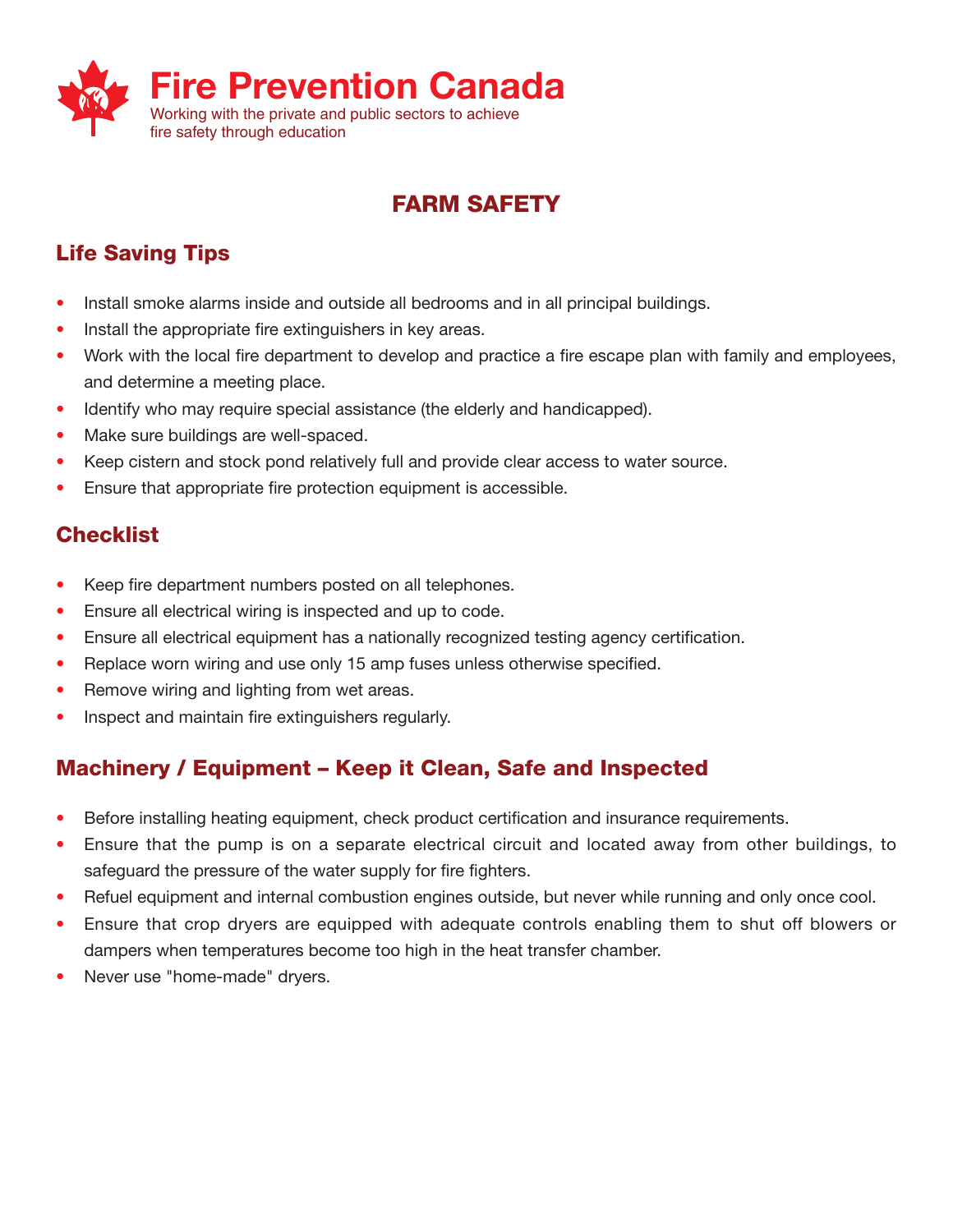## **Important Reminders**

- Designate safe smoking areas away from barns, crops, stores or flammable materials.
- Before burning, check regulations with your local authority.
- Burn rubbish in an incinerator equipped with a spark arrestor and never in a high wind.
- Keep a pail of water nearby.
- Never carry out field burning.
- Do not use fumigants near an open flame or electric equipment.
- Clean up. Remove all trash from the property.
- Repaint weathered surfaces and remove rotting wood and fencing.

## **Safe Storage: Spontaneous Ignition of Crops Causes Fires.**

#### **Before Storing**

- Provide proper ventilation.
- Ensure crops hay, alfaf, colver, soybean hays are well-dried and properly cured.
- Make sure wet grains are below the safe moisture content before storage.
- Check for spontaneous heating hazards regularly, e.g. manure pile.
- Repair leaking roofs and openings to protect stored crops against wetness.

#### **During Storage**

- Inspect daily for signs of steaming, irritating odours, wet areas and "flues" in the hay for several weeks.
- Have fire fighting equipment immediately accessible.
- Petroleum products should be stored above ground at least 12 metres (40 feet) from any other building, in a tank on non-combustible support. In all cases vent pipes not less than 3 centimetres (1 1/4") in diameter and cap them with weatherproof hoods.
- Petroleum products should be dispensed from storage tanks with appropriate pumping equipment.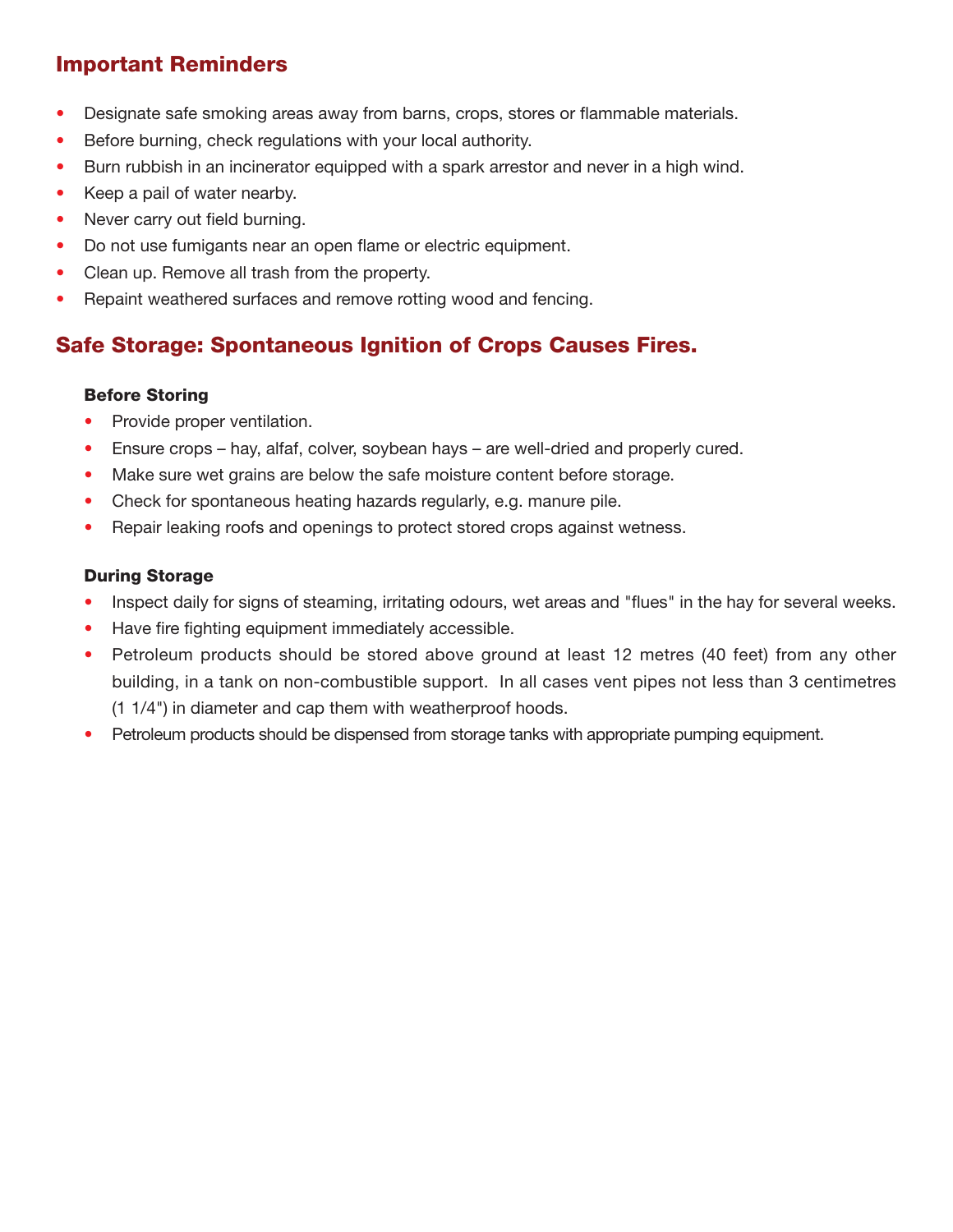

# **QUICK FACTS ON CO**

**WHAT IS IT**: A colourless, odourless and tasteless gas.

**SIGNS**: Stuffy air, water vapour, backdraft and soot from a fireplace.

**SYMPTOMS**: Headaches, weakness, nausea, vomiting and loss of muscle control. They can be mistaken for flu symptoms.

**EFFECTS**: If inhaled, carbon monoxide deprives the blood of oxygen. Prolonged exposure can lead to unconsciousness, brain damage or death.

**CAUSES**: Blocked or dirty vents, flues, chimneys and furnaces, as well as improper ventilation of burning fireplaces or woodstoves.

**DEATHS: Approximately 200 per year.** 

**PREVENTION:** Annual inspection and cleaning of:

- Furnaces
- Chimneys
- Fireplaces
- Other fuel-burning equipment such as gas dryers

#### **Safety tips on how to avoid carbon monoxide poisoning**

**INSTALL** at least one carbon monoxide detector in your home.

**ENSURE** a wood or coal-burning stove is properly installed and vented.

**DON'T** operate a gasoline-powered engine, kerosene stove or charcoal grill in a closed space.

**BARBECUE** grills should never be operated indoors.

**CHECK** clothes dryer vents that open outside the house for lint.

**CHECK** forced air fans for proper ventilation.

#### **If you suspect carbon monoxide in your home, get out immediately and call the fire department.**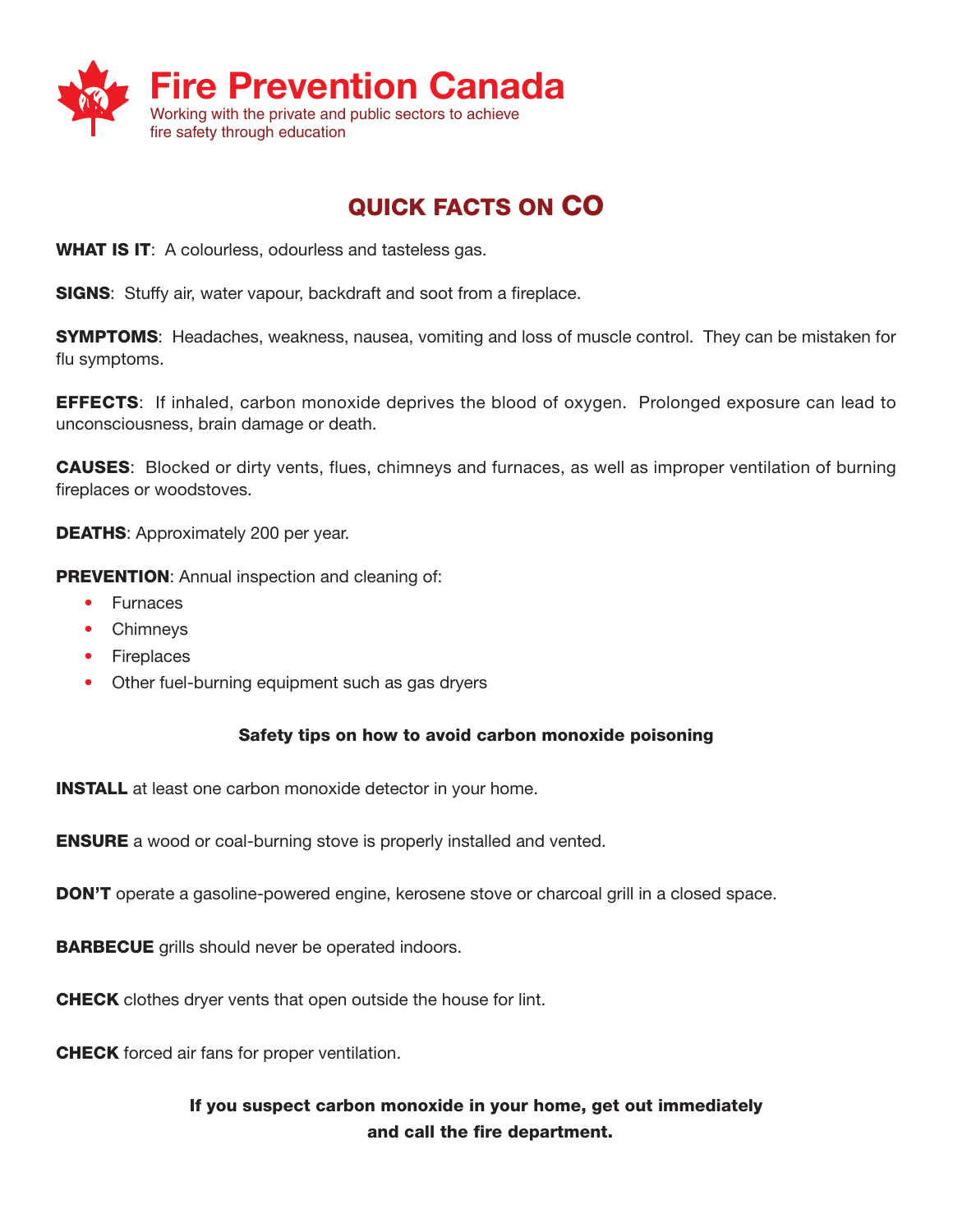

# **FIRE SAFETY FOR SENIORS**

The two leading causes of fire deaths and injuries among older adults are smoking materials and the misuse of portable space heaters.

## **Tips to Remember**

- Smokers should have a designated area away from upholstered materials, such as the kitchen table.
- Never smoke in bed while reading it is too easy to fall asleep and print materials are highly flammable.
- Sleep with the bedroom door closed in order to provide more time to escape if a fire occurs.
- Keep space heaters well-ventilated and at least three feet away from flammable materials. Unplug space heaters when not in use.
- Extension cords are for temporary use only and should not be used with a space heater or electric blanket.
- Never run electrical cords under a carpet or rug.

#### **Smoke Alarms can save your life!**

Smoke alarms are inexpensive and easy to install. For assistance with the location and installation of smoke alarms, call your local fire department and visit our 'Smoke Alarms' fact sheet.

- Ensure there is a working smoke alarm on every floor of the home and outside every sleeping area.
- Have a friend or relative test your smoke alarm while you are asleep to ensure you can hear it.
- Once a month, test the battery by pushing the test button and drift smoke from a snuffed-out candle into the alarm.
- Once a year, change the battery.
- To clean the smoke alarm, open the cover and gently vacuum the unit with a soft brush attachment.
- Replace smoke alarms if they are more than 10 years old.

### **Fire Escape Planning saves lives:**

- Develop and practice a fire escape plan. Be sure to include all hallways and stairs.
- Know: (1) two ways out of every room (2) how to escape from all levels of your home.
- Ensure all doors and windows can be unlocked or opened.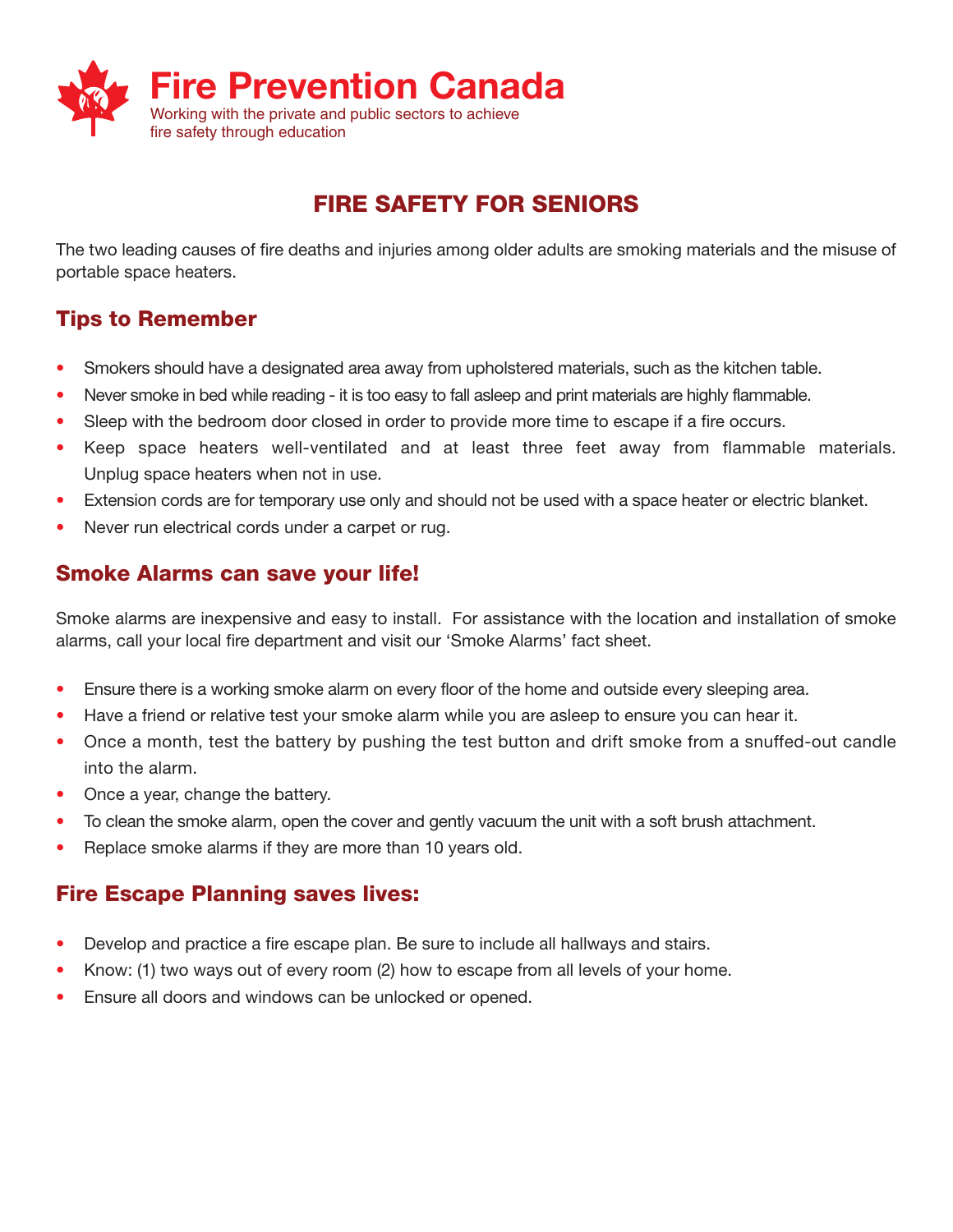### **In case of fire - GET OUT AND STAY OUT – never go back into a burning building.**

- Crawl low near the floor to the nearest exit maintaining contact with the wall.
- Test the door by feeling it with the back of your hand. If it is hot, do not open. Use an alternative route.
- If the door and knob are cool, stay low with your shoulder against the door while opening slowly. Be ready to close the door if smoke and heat rush in.
- If trapped, put as many closed doors as possible between you and the fire, and seal all cracks in doors and windows with towels or bedding.
- If your clothing catches fire, stop where you are, drop gently to the ground and cover your face with your hands while rolling back-and-forth to put out the flames.
- Cool minor burns with cold water.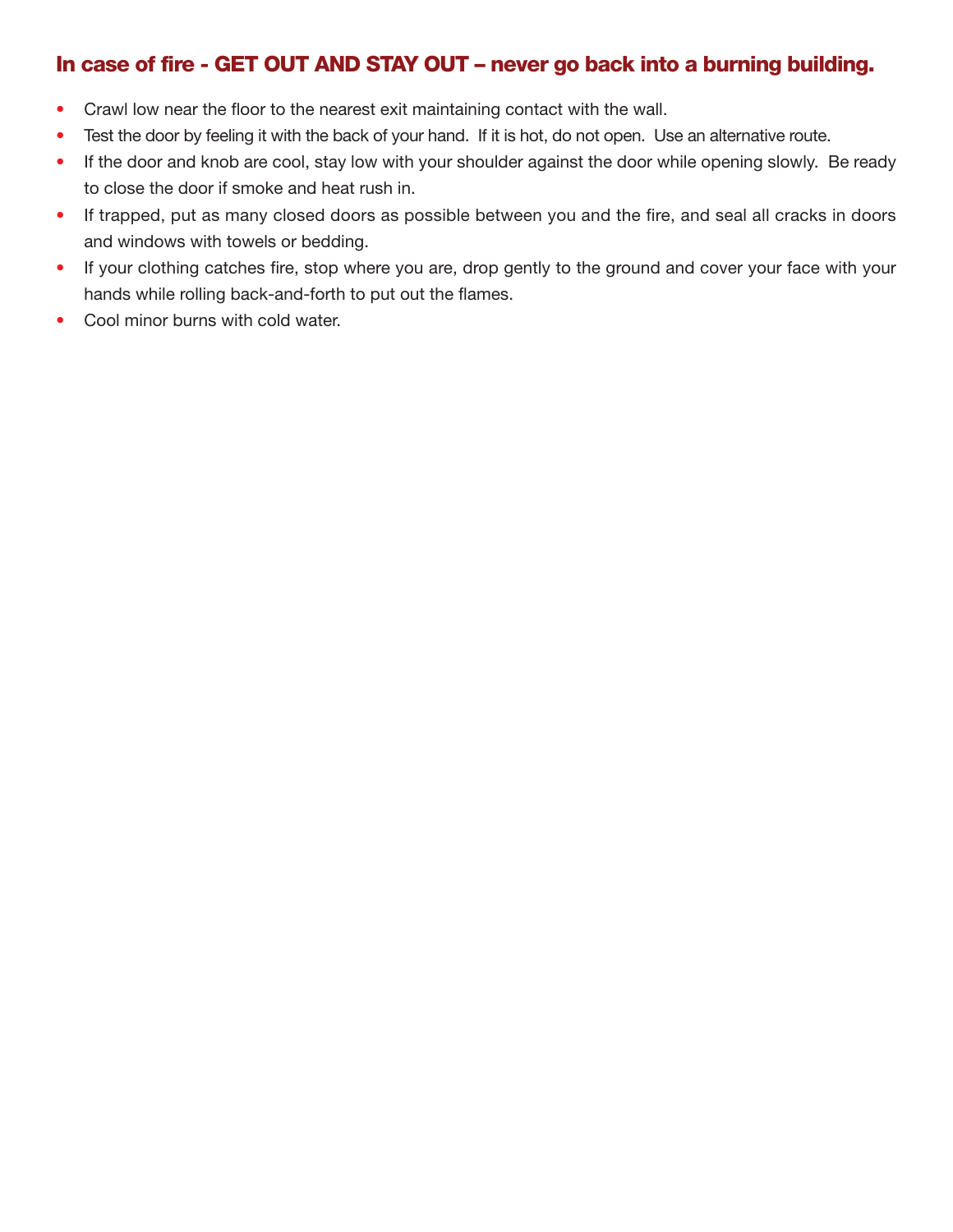

# **BABYSITTER'S FIRE SAFETY GUIDE**

As the babysitter, you are responsible for the children in your care. Here are some important points you need to know if there's a fire emergency in the home where you babysit.

### **Before the parents leave**

- Write down the complete address and phone number of the place where you are babysitting and phone numbers for:
	- Fire, Police, Ambulance & Emergency Services often one number 9-1-1.
	- Where the parents can be reached.
	- Neighbour(s).
- Keep this information in your pocket so that it's with you at all times and handy in case of an emergency.

### **Plan Your Escape**

If there is a fire while you are in charge, you must know what to do:

- Is there a fire escape plan? If not, develop one.
- Identify all escape routes.
- Find at least two ways out of each room.
- Plan how you and the children will escape safely.
- Decide on an outside meeting place.
- Ask for a demonstration of the smoke alarm.

## **Guide to Fire Safety**

The best way to keep fire safe is to be watchful of the children in your charge:

- Never leave children unsupervised.
- Check on sleeping children regularly.
- Keep matches and lighters out of their reach.
- Do not light candles while babysitting.
- Don't smoke on the job.
- Keep children away from the stove, hot liquids, electric lamps and space heaters.
- Keep space heaters at least 1 metre (40 inches) from drapes, furniture and bedding.
- Cook safely and only if you have permission.
- Turn pot handles in to avoid children knocking them over or pulling them down.
- Smother a pan fire with a lid. Never use water.
- Make sure you know what cooking materials can be used for the microwave.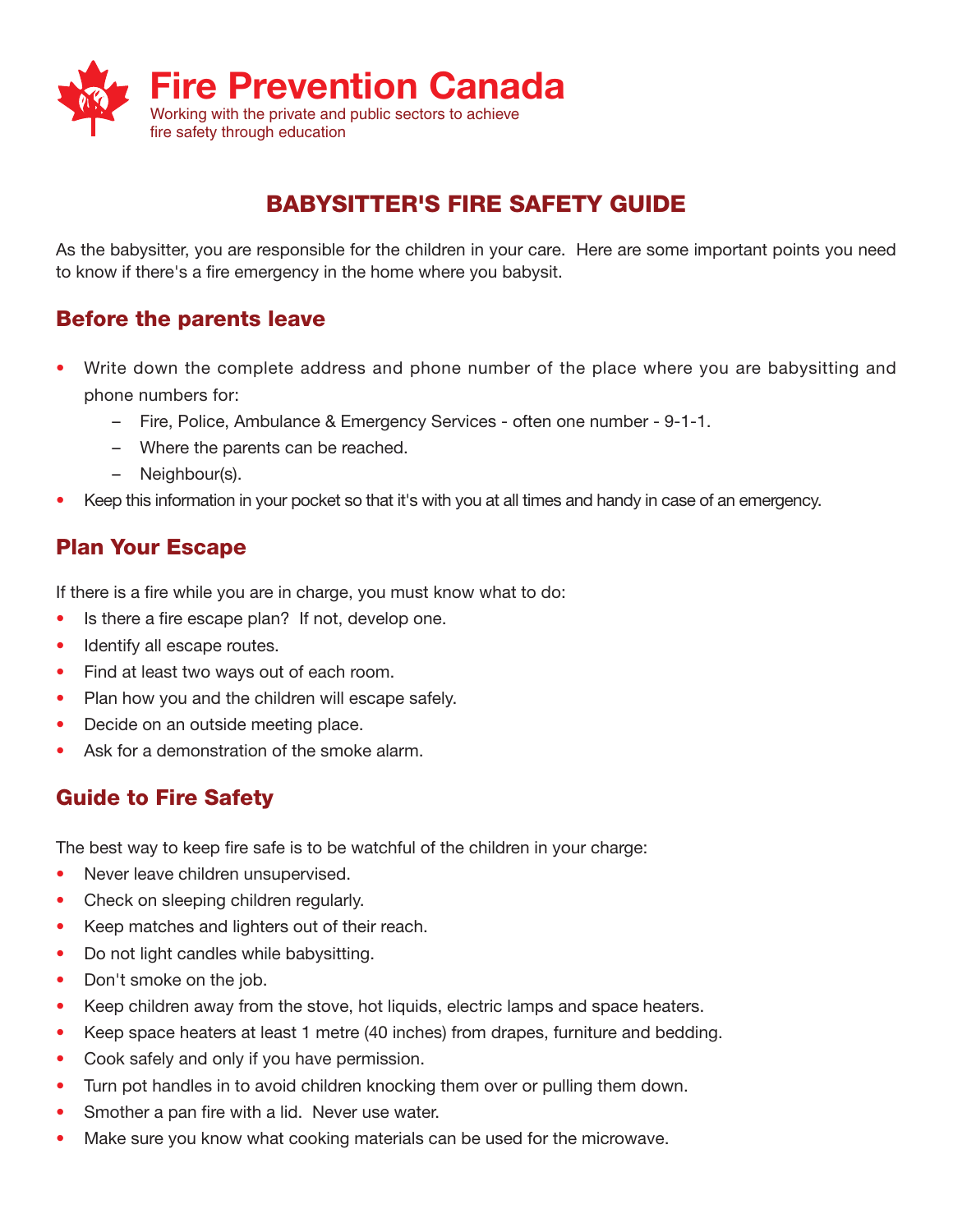## **Burn Prevention**

• Always test hot foods and liquids before feeding.

## **Fire Safety: What to do, because fire spreads fast - don't delay!**

- If your clothes catch fire, STOP, DROP & ROLL on the floor to smother the flames.
- Cool minor burns with cold water. If your skin is blistered, charred or dead white, get emergency help immediately.
- When you see flames, smell smoke or hear the smoke alarm, get everybody out of the house.
- Feel the door first. If it isn't hot, open it very slowly.
- If there is fire or smoke use another exit.
- Crawl low under smoke the air near the floor is safer to breathe.
- If you cannot escape, close the door and seal around it with cloth to prevent smoke from entering the room.
- Always use the stairs and never the elevators.
- Designate a meeting place a safe distance from the house and make sure everyone is there.
- Take the children to a neighbour.
- Phone the emergency number from the neighbour's home.
- Give the complete address, describe the situation and inform the operator if anyone is still inside.
- Stay on the phone until you are told to hang up.
- Do not go back to the house for any reason.

## **Emergency Numbers:**

| FIRE:             |  |
|-------------------|--|
| POLICE:           |  |
| <b>AMBULANCE:</b> |  |
| <b>PARENTS:</b>   |  |
| <b>NEIGHBOUR:</b> |  |
| THIS ADDRESS:     |  |
|                   |  |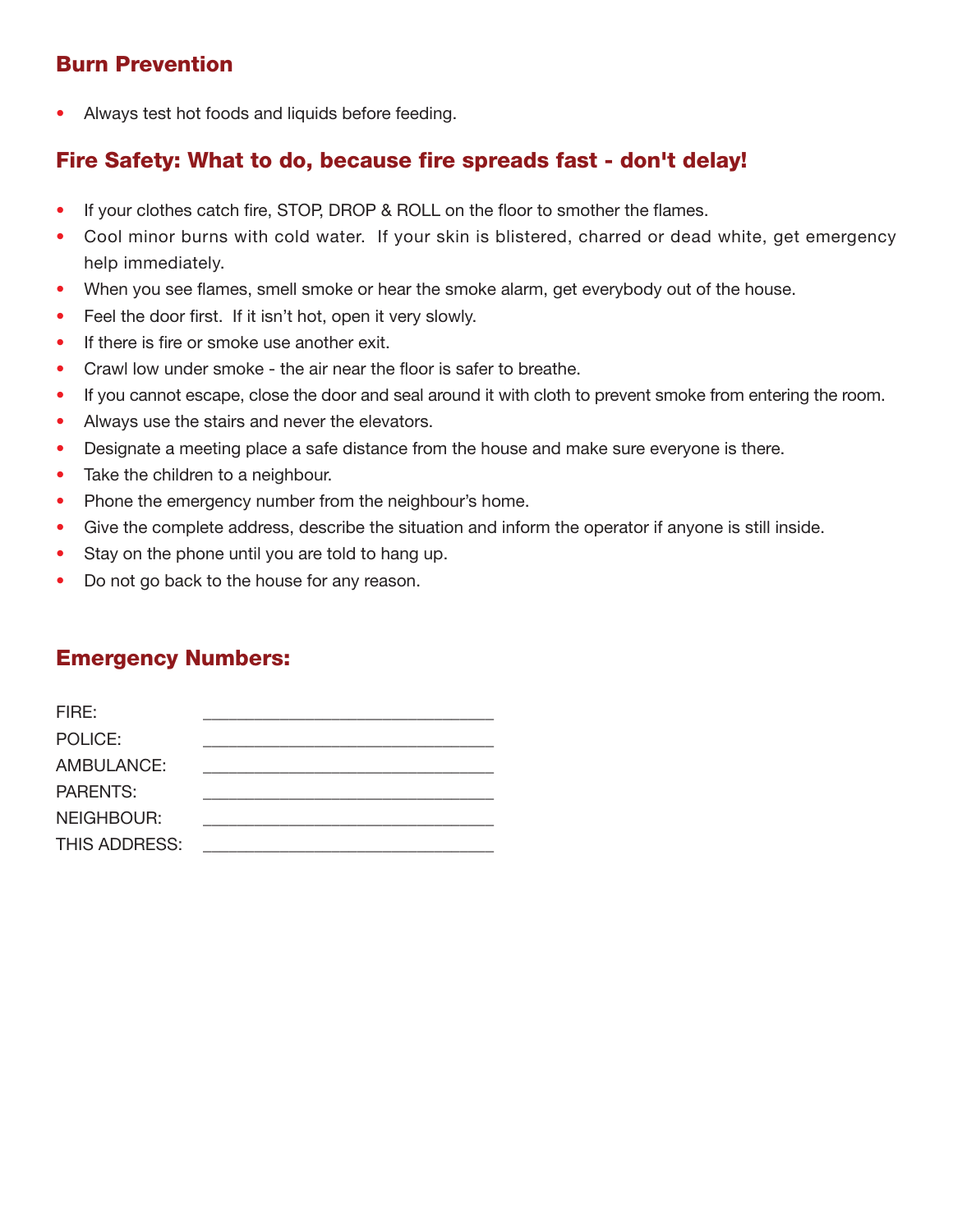

# **DANGER! GASOLINE**

### **Facts you should know to prevent explosion and fire from gasoline vapours.**

Gasoline can be more dangerous than dynamite because it emits invisible, explosive vapours that ignite easily, even at low temperatures. Vapour from gasoline is also heavier than air and so travels close to the floor where it can easily come into contact with sparks from electric motors, water heaters, furnace motors and switches. Sparks or open flames can ignite vapours a great distance from their source.

By law, gasoline must be stored in safety containers which have been approved by a nationally recognized and certified agency. Approved containers display these labels prominently. However, care must be taken even though these containers are designed to prevent spillage. Minor gasoline spills should be cleaned up immediately.

Anyone using or storing gasoline should keep an appropriate Class B fire extinguisher nearby since it is designed to extinguish gasoline or other flammable liquid fires.

**NEVER** store gasoline in basements, pits or other confined areas. Gasoline must be stored in areas that are well-ventilated, free from ignition sources and in areas permitted by the National Fire Code of Canada.

- **NEVER** store or transport gasoline in glass, in metal cans with plastic parts or in plastic containers which have not been approved for these uses.
- **NEVER** smoke while you are handling gasoline or other flammable liquids.
- **NEVER** use gasoline to start your barbecue or as a cleaner or solvent.

#### **In case of major spills - Get out and stay out!**

- Clear people from the area immediately.
- Open exterior doors and windows to ventilate the area.
- Call the fire department from a neighbour's phone.
- Do not operate light switches, electrical appliances or any other source of sparks.
- Don't light matches or lighters, and extinguish cigarettes immediately.
- Do not re-enter the area until the hazard has been eliminated.

#### **Call your local fire department if you have questions concerning the safe storage and use of gasoline.**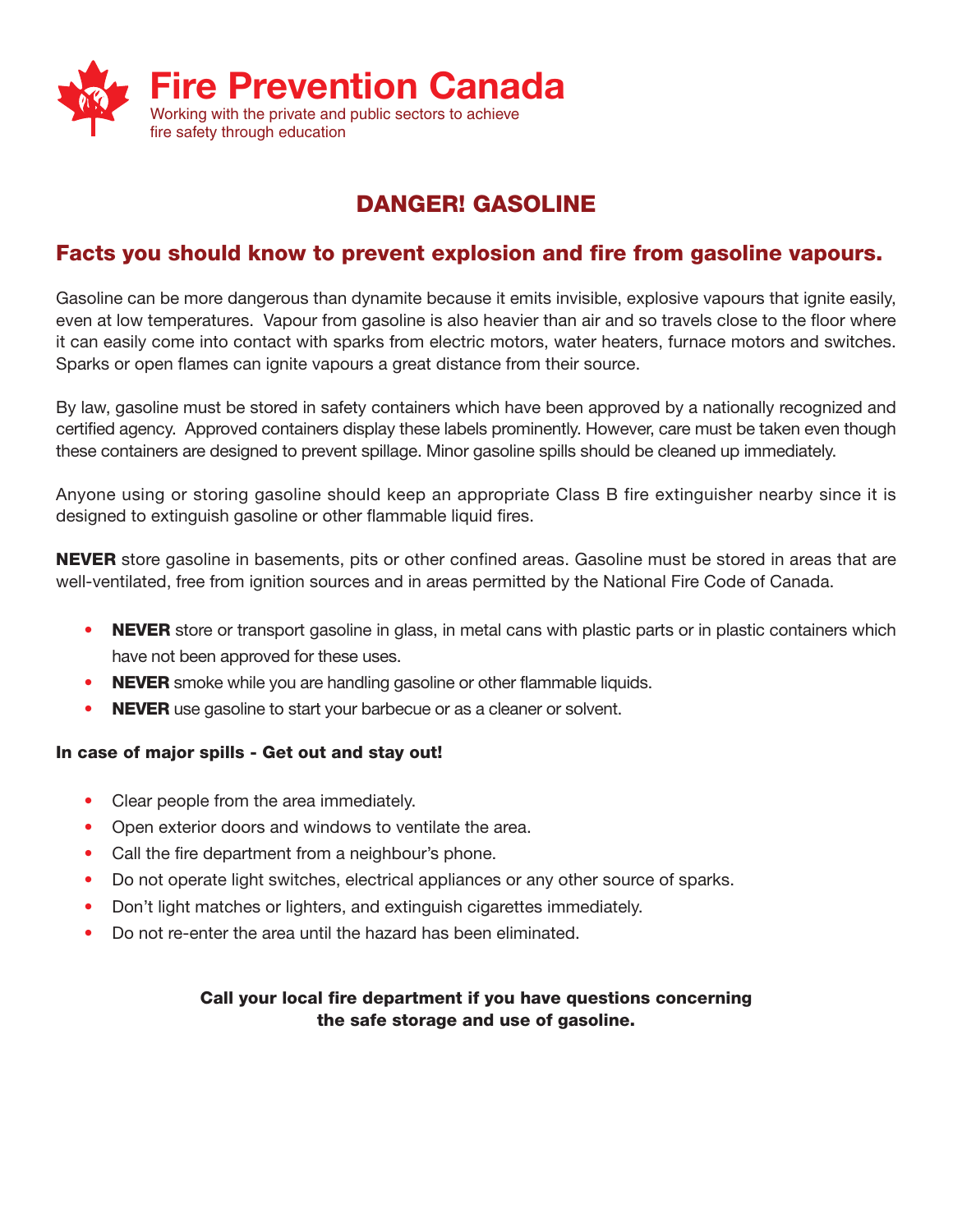

# **BURNS – THE NEED FOR CAUTION**

Every year in Canada, severe injuries and deaths occur as a result of burns and scalds. Sadly, many of these injuries affected children and could have easily been prevented. Usually, it's children's curiosity that gets them into trouble. They come across a lighter or matches, or they manage to get too close to a baseboard heater or a hot stove element.

### **Burns from Hot Liquids**

- When bathing children, always turn cold water on first before the hot. Test the water temperature before allowing your child to get into the bathtub or shower. Consider adjusting your hot water heater to a maximum temperature of 49°C or 120°F.
- Children should not play with a hot water tap. Teach them to turn the cold water on first.
- Avoid carrying or holding children while you are drinking a hot beverage.

### **Burns from Household Appliances**

- Turn pot handles towards the centre of the stove.
- Keep cords for electrical appliances such as deep fryers, kettles, steam irons and toasters out of the reach of children.
- Supervise children near lamps with accessible hot light bulbs.
- Store items that interest children, such as cookies, away from the immediate area around the kitchen stove.
- Keep children away from stationary and portable heaters.

### **Lighters and Matches**

Every year hundreds of fires are started by children playing with lighters or matches. Many of these fires are caused by children under the age of five. Children as young as 18 months have caused fires by operating lighters. Disposable lighters sold by retailers must be child-resistant, but remember, child-resistant does not mean childproof. Store lighters out of sight and out of the reach of children and do not remove the child safety devices from the lighter. Remember to:

- Teach children that lighters and matches are not toys.
- Instruct young children to tell an adult if they find lighters or matches.
- Set a good example: always use lighters and matches responsibly.
- Install and maintain smoke alarms.
- Supervise your children's play.

*Prevention is the best way to keep your home safe from fire. For more information on fire prevention, contact your local Fire Department.*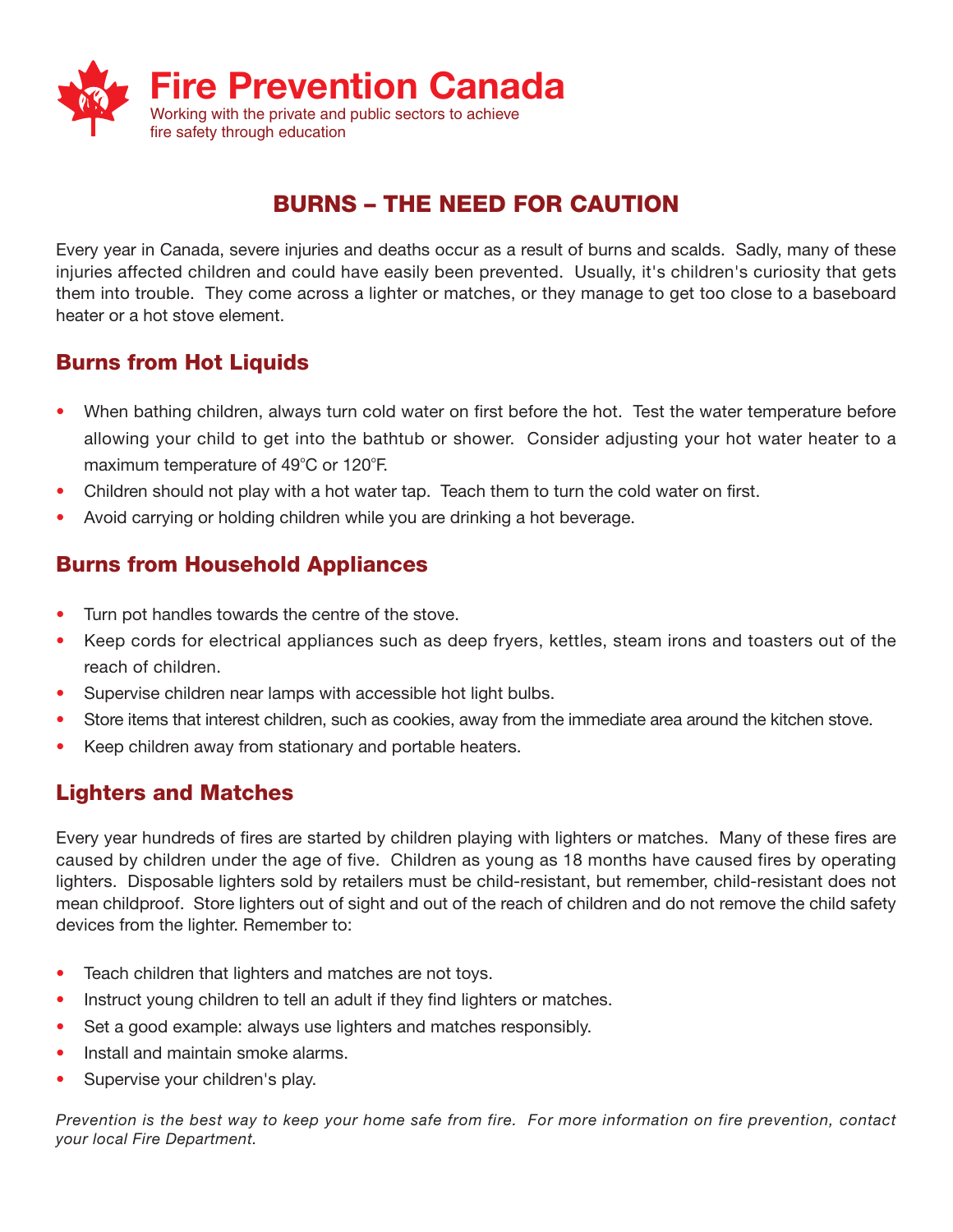

# **WINTER SAFETY**

The winter season is the worst season for fires in Canada. That is why all Canadians must be mindful of the importance of fire prevention and safety. During the winter, we must heat our homes, most of our meals are prepared and eaten indoors, our clothing is dried indoors and people who smoke tend to do so indoors. Besides following the advice provided for in the other fact sheets on this site, for the winter remember that:

- Heating appliances such as space heaters should not have anything combustible closeby and need at least one metre (three feet) of space around them. Inspect the electrical cord attached. If it overheats, you have a fire hazard. Keep young children away from them.
- Electrical and heating systems can fail and become fire hazards. Ensure they are regularly checked by a professional, especially prior to the winter season when fireplaces, heaters, appliances and other electrical equipment are in maximum use.
- Smoking while in bed, tired or under the influence of alcohol or medication is the most common cause of fires that kill.
- Most chimney fires occur with wood-burning fireplaces. Ensure chimneys are cleaned and professionally inspected regularly. Burn only small quantities of wood at a time.
- Teach children that fire is not a toy; it is a tool we use to cook food and heat our homes.
- Educate your children about the dangers of fire and make sure they know that all fires, even small ones, can spread very quickly.
- Never use a flammable liquid near a flame or source of spark. Be aware of hidden sources like water heater pilot lights, electric motors or heaters. Never smoke while pouring or using flammable liquids.
- If even a small doubt exists about any appliance/equipment that you use, do not hesitate to contact a qualified technician. It may save your life, and the lives of your loved ones.

# **Fireplace Safety**

A Fireplace becomes dangerous when accumulated tar or creosote catches fire or from uncontrolled burning or over-fuelling. Other causes of fireplace-related fires are substandard design or installation and lack of safety precautions.

- Open the damper before lighting the fire, and keep it open until the ashes are cool enough to touch.
- Ensure the fire is completely out before going to bed or leaving the house.
- Do not store combustible materials such as paper or wood too close to the fireplace.
- Use a screen in front of the fireplace opening to protect children and to prevent embers from escaping and igniting carpets, etc.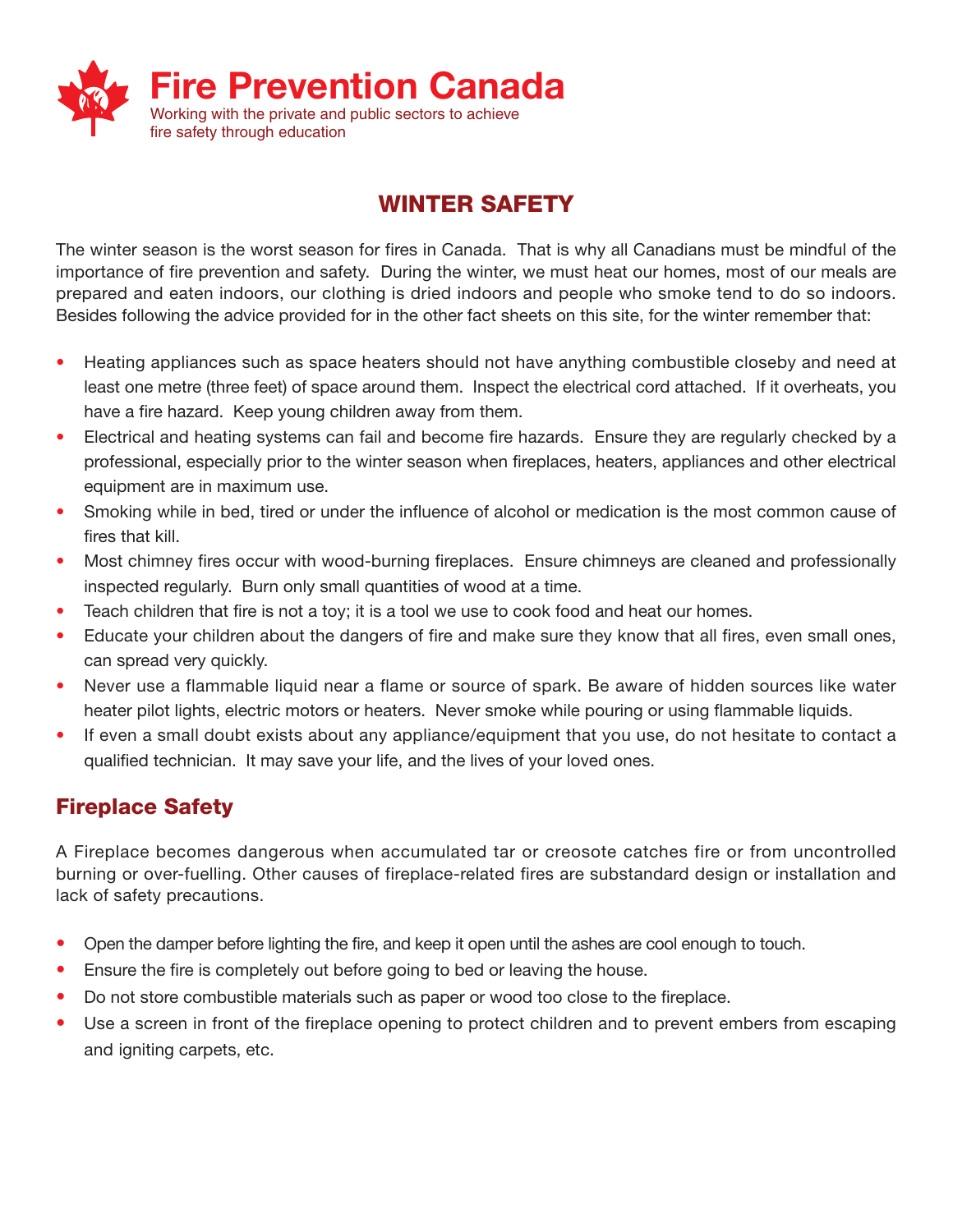# **Fireplace Safety (Cont'd)**

- Never leave children alone near a fireplace.
- Use dry, well-seasoned wood in small amounts.
- Have chimneys cleaned and serviced at regular intervals by a professional.
- Never overload your fireplace.
- Never use charcoal starter fluids, gasoline or any flammable substance to start fires.
- When using artificial logs, burn only one at a time and follow instructions on the wrapping.
- Always place the ashes in a metal container and take them outside the house.

# **The Winter Season and Carbon Monoxide**

- It is important to install a carbon monoxide detector in your home. However, carbon monoxide detectors do not replace the need for prevention through yearly maintenance and inspection of heating systems and appliances.
- Smoke inhalation from fires is the most common form of carbon monoxide poisoning. Cigarette smoke and vehicle exhaust are the most common sources of regular carbon monoxide exposure.
- There must be an adequate supply of air for complete burning or combustion, or an excessive amount of carbon monoxide will accumulate indoors. Ensure that your wood stove or fireplace is not competing – for long periods of time – with your clothes dryer, kitchen, bathroom and attic vent fans, central vacuum cleaners and kitchen barbecues, which exhaust air from the home and so starve the furnace or the fireplace of oxygen.
- Proper venting of fuel-burning appliances to the outside is also essential to prevent collection of carbon monoxide gas inside buildings.
- Never insulate or try to seal up a drafty hood, wind cap or exhaust vent on any natural gas appliance (furnace, water heater, range, dryer, space heater or fireplace). Keep all fuel-burning equipment free of lint, dust and trash. Don't store anything close to the equipment that could restrict air circulation.
- Do a visual inspection of the equipment to look for signs of equipment problems, such as soot on a fireplace face, water collecting near a burner or rusted venting. If even a small doubt exists, have the equipment inspected by a qualified technician.
- Periodically check vent pipes between gas appliances and the chimney for corrosion or rust.
- Equipment that uses natural gas should show a clear blue flame—a yellow or orange flame may indicate a problem. If a problem appears, call a qualified technician.
- Ensure a source of fresh air is available, for an example an open window or flue, when operating a wood-burning fireplace.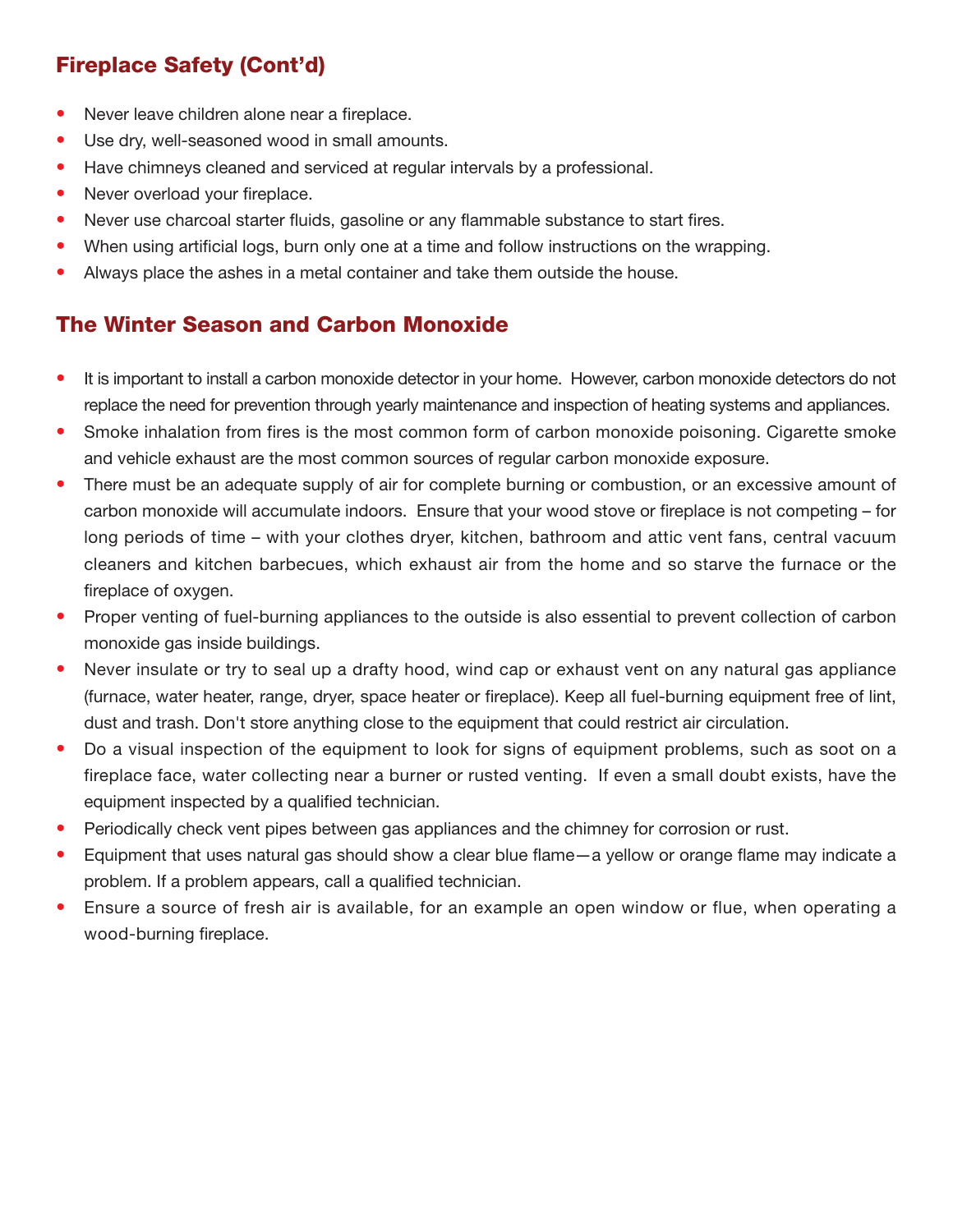### **The Dangers of Extension Cords**

- Extension cords are a common cause of electrical fires. That is why you must be careful to use only extension cords that are rated for the power used by the device they are powering.
- Extension cords must never be run inside walls or under rugs or furniture. They can be damaged by traffic or heavy furniture and start arcing, which can lead to a fire.
- Extension cords can get warm during use and must be able to dissipate this heat or they can start a fire.

## **Signs of an Electrical Problem**

- **Flickering lights.** If the lights dim every time you turn on an appliance it means that the circuit is overloaded or has a loose connection.
- **Sparks.** If sparks appear when you insert or remove a plug, it could be a sign of loose connections.
- **Warm electrical cord.** If an electrical cord is warm to the touch, the cord is underrated or defective.
- **Frequent blown fuses or broken circuits.** A fuse that continues to blow or circuit breaker that keeps tripping is an important warning sign of problems.
- **Frequent bulb burnout.** A light bulb that burns out frequently is a sign that the bulb is too high in wattage for the fixture.

### **How to avoid Dryer Fires**

- Lack of maintenance is the number one cause of dryer fires. That is why it is critical to clean the lint filter before and after each use, and wipe away any lint that has accumulated around the drum.
- Perform periodic checks to ensure that the air exhaust vent pipe is unobstructed (lint accumulation) and the outdoor vent flap opens readily.
- Do not run the dryer without a lint filter.
- You are encouraged to not leave the dryer running if you go out, in case it malfunctions.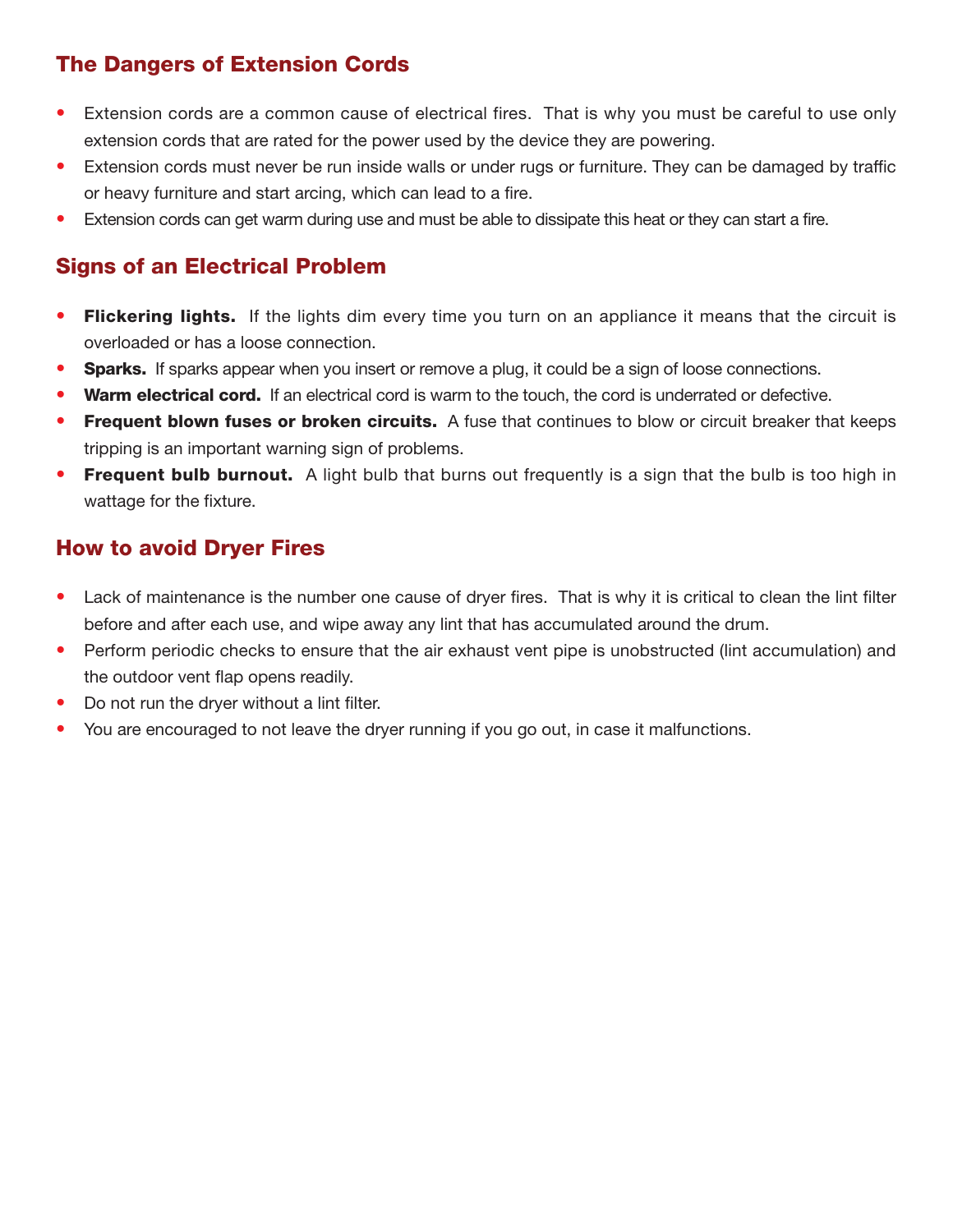

# **HOLIDAY SAFETY**

The holidays are a time for celebration with family and friends. Unfortunately, they are also a time when the number of preventable residential fires increases across Canada. That's why fire safety should be a key consideration in any holiday plans. It is also why it is vital to ensure smoke alarms are installed on every level of the home and have working batteries in them. This should be the time of year for celebration, so let us be as vigilant about being fire-safe as we are about not drinking and driving. The following safety tips will help everyone be safer this holiday season.

## **In the Kitchen**

- Never leave cooking unattended. This is the leading cause of kitchen fires.
- Let your family know about the importance of paying attention to cooking.
- If distracted by another activity or a phone call, turn off the heat before leaving the kitchen.
- Turn pot or pan handles inward to prevent burns caused by overturned pots.
- Wear short or close-fitting sleeves to avoid clothes catching fire.
- Keep flammable materials, such as curtains, newspapers or plastic bags, away from heat sources such as burners and the oven.
- Have a pot lid nearby to smother a pan fire.
- If frying foods, use a temperature-controlled electric skillet or deep-fat fryer.

# **Holiday Tree**

- If purchasing a live tree, check for freshness by pulling on the needles. If they are brown or come off easily, the tree is probably dry and can be a fire hazard.
- When setting up the tree, try to position it near an electrical outlet to keep cords short.
- Cut two to five centimetres diagonally off the base of the tree, and place it securely in a large holder; ensure that the water in the holder stays at least one centimetre above the cut to prevent the tree from drying out.
- Before leaving home or going to sleep, always unplug tree lights.
- For an artificial tree, check the label to ensure it is fire-retardant.
- If using an aluminum or metal tree, do not decorate with strings of lights or electrical products (these trees are conductors of electricity).
- Make sure any tree is kept away from exits, heat vents, fireplaces, radiators, televisions and other heat sources.

#### *Disposing of Holiday Trees*

- Immediately after holiday celebrations, dispose of live trees and take down artificial ones.
- Never put tree branches or needles in a fireplace or wood burning stove. They can spark and ignite nearby items.
- The best way to dispose of a live tree is to take it to a recycling centre or have it hauled away by a community pick up service.